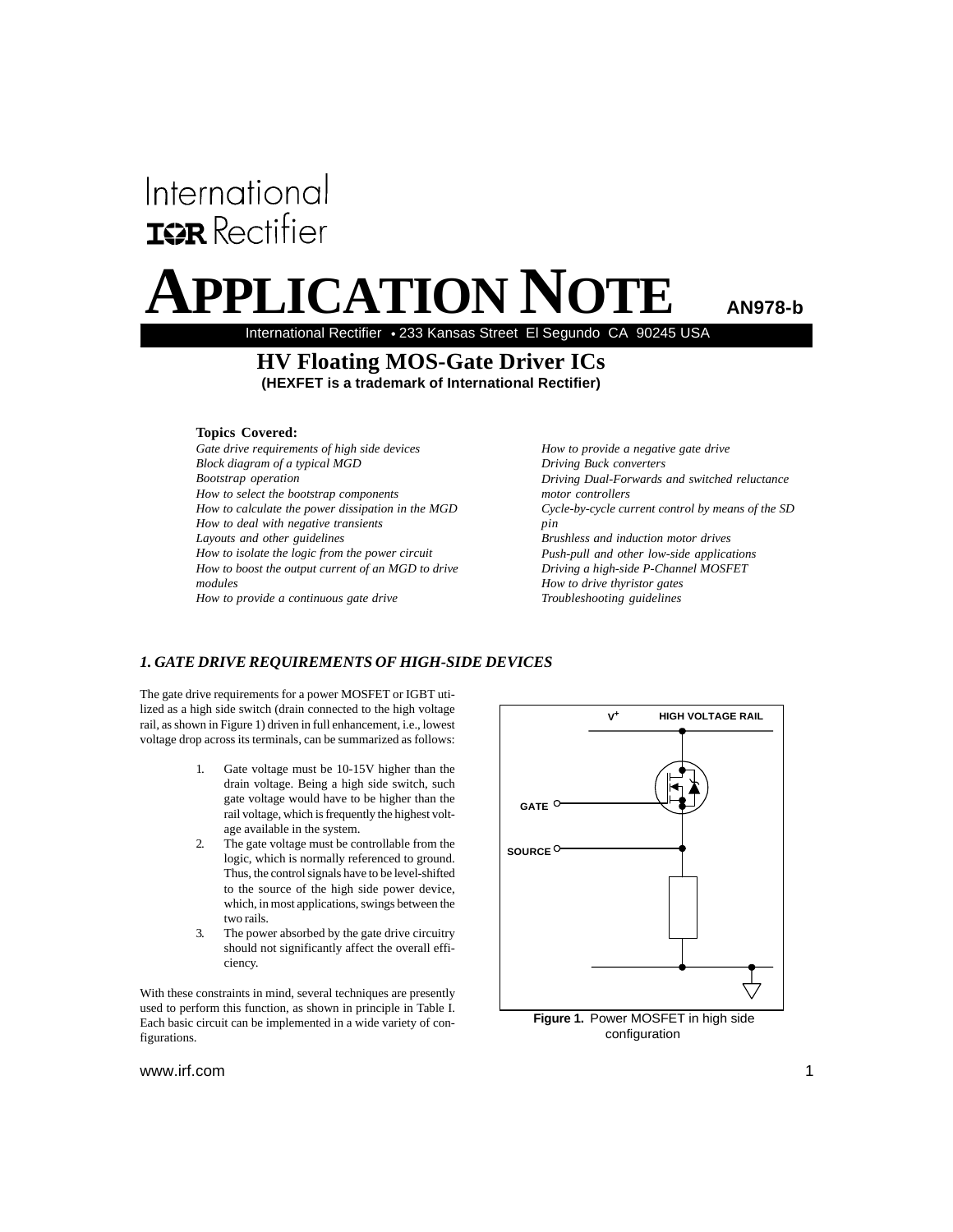International Rectifier's family of MOS-gate drivers (MGDs) integrate most of the functions required to drive one high side and one low side power MOSFET or IGBT in a compact, high performance package. With the addition of few components, they provide very fast switching speeds, as shown in Table II for the IR2110, and low power dissipation. They can operate on the bootstrap principle or with a floating power supply. Used in the bootstrap mode, they can operate in most applications from frequencies in the tens of Hz up to hundreds of kHz.

## *2. A TYPICAL BLOCK DIAGRAM*

The block diagram of the IR2110 will be used to illustrate the typical structure of most MGDs (Figure 2). It comprises a drive circuit for a ground referenced power transistor, another for a high side one, level translators and input logic circuitry.



**Figure 2.** Block Diagram of the IR2110



**Figure 3.** Silicon crossection showing the parasitic capacitances.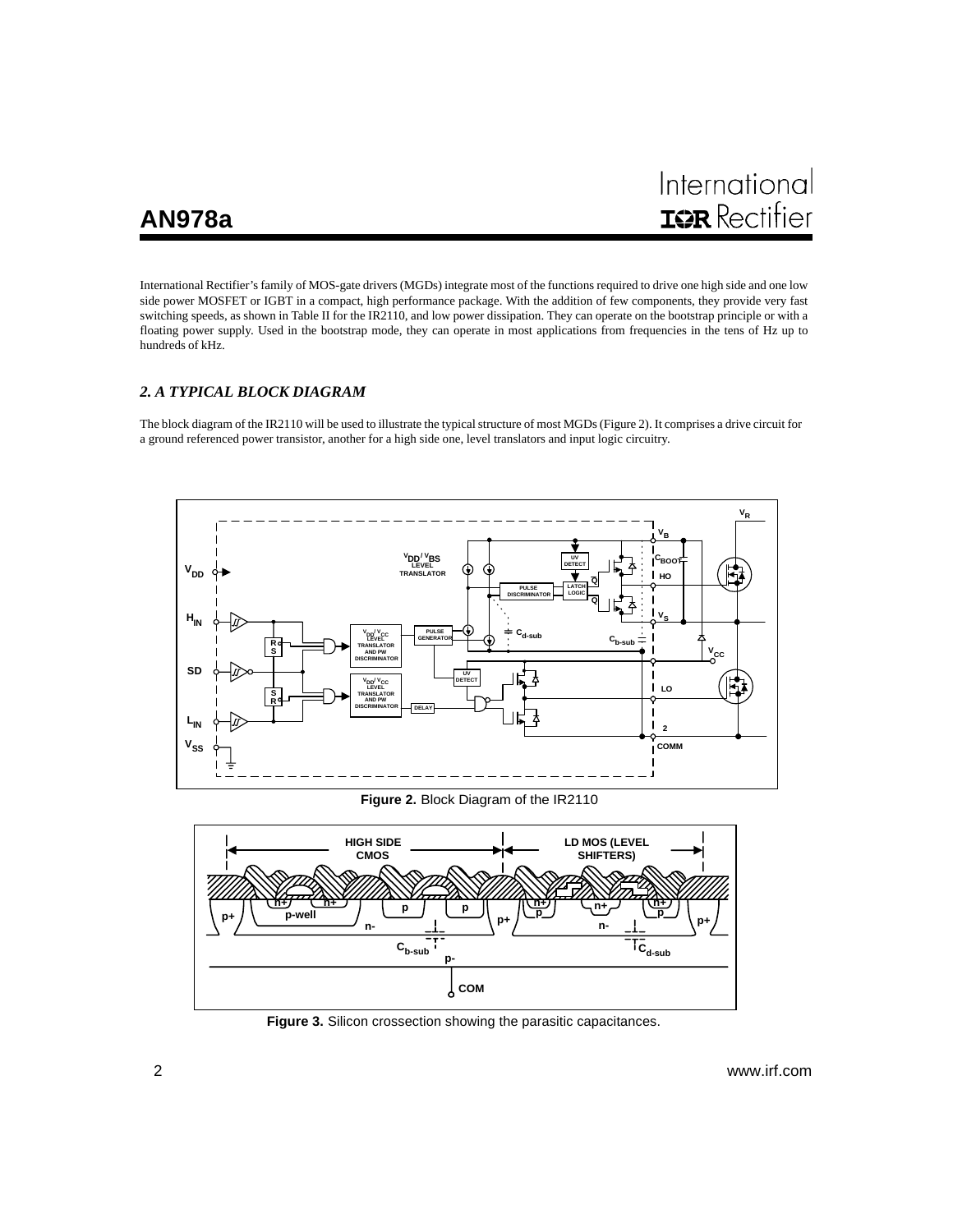#### **2.1 Input logic**

Both channels are controlled by TTL/CMOS compatible inputs. The transition thresholds are different from device to device. Some MGDs, (IR211x and IR215x) have the transition threshold proportional to the logic supply  $V_{\text{DD}}(3$  to 20V) and Schmitt trigger buffers with hysteresis equal to 10% of V<sub>DD</sub> to accept inputs with long rise time. Other MGDs (IR210x, IR212x, IR213x) have a fixed transition from logic 0 to logic 1 between 1.5 to  $2V$ . Some MGDs can drive only one high-side power device. Others can drive one high-side and one low-side power device. Others can drive a full three-phase bridge. It goes without saying that any high-side driver can also drive a low side device. Those MGDs with two gate drive channel can have dual , hence independent, input commands or a single input command with complementary drive and predetermined deadtime.

Those application that require a minimum deadtime should use MGDs with independent drive and relay on a few passive components to build a deadtime, as shown in Section 12. The propagation delay between input command and gate drive output is approximately the same for both channels at turn-on (120ns) as well as turn-off (95ns) with a temperature dependence characterized in the data sheet. The shutdown function is internally latched by a logic 1 signal and activates the turn off of both power devices.

The first input command after the removal of the shutdown signal clears the latch and activates its channel. This latched shutdown lends itself to a simple implementation of a cycle-by-cycle current control, as exemplified in Section 12. The signals from the input logic are coupled to the individual channels through high noise immunity level translators. This allows the ground reference of the logic supply (V<sub>ss</sub> on pin 13) to swing by ±5V with respect to the power ground (COM). This feature is of great help in coping with the less than ideal ground layout of a typical power conditioning circuit. As a further measure of noise immunity, a pulse-width discriminator screens out pulses that are shorter than 50ns or so.

#### **2.2 Low Side Channel**

The output stage is implemented either with two N-Channel MOSFETs in totem pole configuration (source follower as a current source and common source for current sinking), or with an N-Channel and a P-Channel CMOS inverter stage. Each MOSFET can sink or source gate currents from 0.12 to 2A, depending on the MGD. The source of the lower driver is independently brought out to pin 2 so that a direct connection can be made to the source of the power device for the return of the gate drive current. The relevance of this will be seen in Section 5. An undervoltage lockout prevents either channel from operating if  $V_{\text{cc}}$  is below the specified value (typically 8.6/8.2V). Any pulse that is present at the input command for the low-side channel when the UV lockout is released turns on the power transistor from the moment the UV lockout is released. This behavior is different from that of the high-side channel, as we will see in the next section.

#### **2.3 High side channel**

This channel has been built into an "isolation tub" (Figure 3) capable of floating from 500 or 600V to -5V with respect to power ground (COM). The tub "floats" at the potential of  $V_s$ , which is established by the voltage applied to  $V_s$ . Typically this pin is connected to the source of the high side device, as shown in Figure 2 and swings with it between the two rails.

f an isolated supply is connected between this pin and  $V<sub>e</sub>$ , the high side channel will switch the output (HO) between the positive of this supply and its ground in accordance with the input command.

One significant feature of MOS-gated transistors is their capacitive input characteristic, i.e., the fact that they are turned on by supplying a charge to the gate rather than a continuous current. If the high side channel is driving one such device, the isolated supply can be replaced by a capacitor, as shown in Figure 2.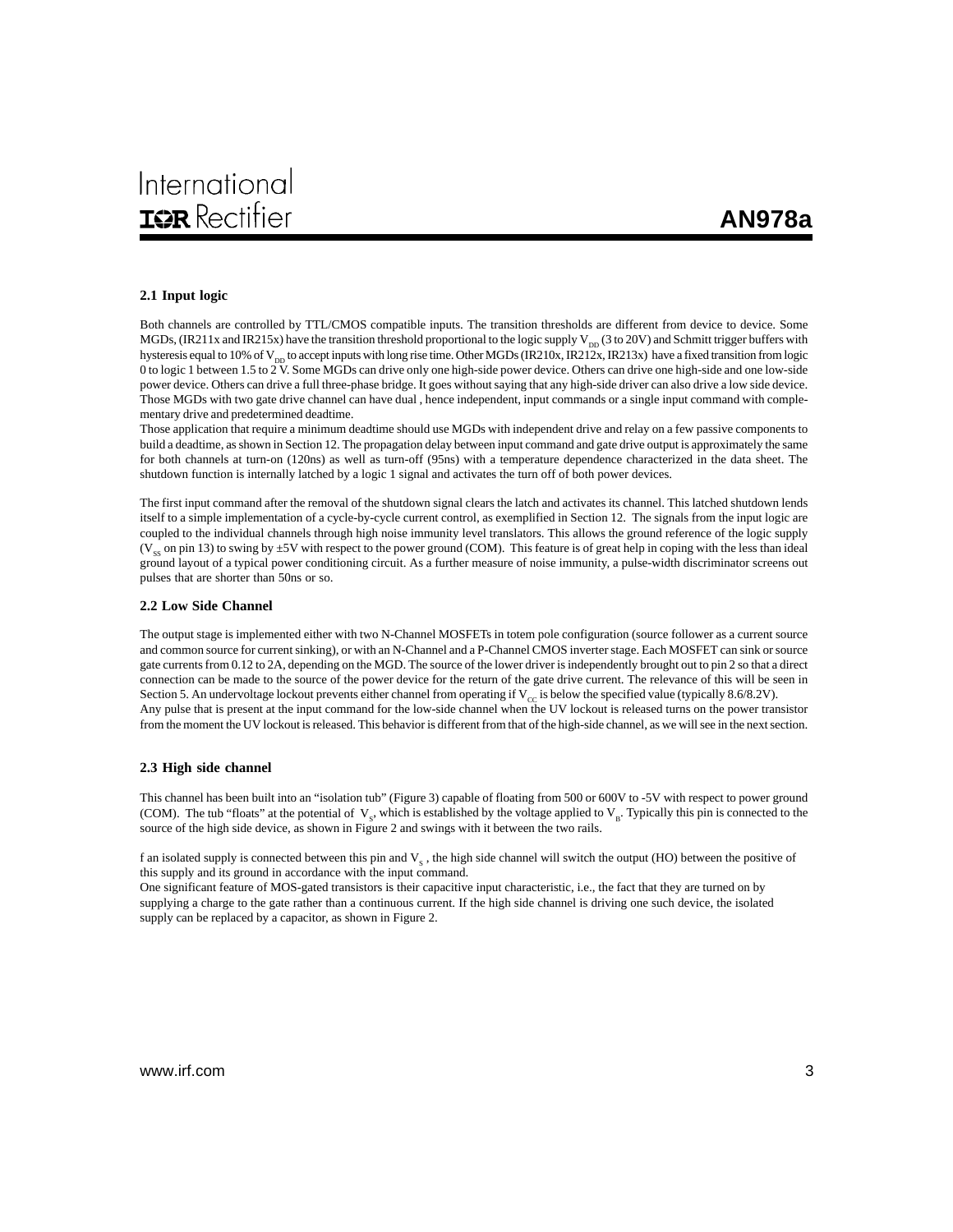I The gate charge for the high side MOSFET is provided by the bootstrap capacitor which is charged by the 15V supply through the bootstrap diode during the time when the device is off (assuming that  $V_s$  swings to ground during that time, as it does in most applications). Since the capacitor is charged from a low voltage source the power consumed to drive the gate is small. The input commands for the high side channel have to be level-shifted from the level of COM to whatever potential the tub is floating at which can be as high as 500V. As shown in Figure 2 the on/off commands are transmitted in the form of narrow pulses at the rising and falling edges of the input command. They are latched by a set/reset flip-flop referenced to the floating potential.

The use of pulses greatly reduces the power dissipation associated with the level translation. The pulse discriminator filters the set/reset pulses from fast dv/dt transients appearing on the  $V_s$  node so that switching rates as high as 50V/ns in the power devices will not adversely affect the operation of the MGD. This channel has its own undervoltage lockout ( on some MGDs) which blocks the gate drive if the voltage between  $V_B$  and  $V_S$ , i.e., the voltage across the upper totem pole is below its limits (typically 8.7/8.3V). The operation of the UV lockout differs from the one on  $V_{cc}$  in one detail: the first pulse *after* the UV lockout has released the channel changes the state of the output. The high voltage level translator circuit is designed to function properly even when the  $V_s$  node swings below the COM pin by a voltage indicated in the datasheet, typically 5 V. This occurs due to the forward recovery of the lower power diode or to the Ldi/dt induced voltage transient. Section 5 gives directions on how to limit this negative voltage transient.

#### *3. HOW TO SELECT THE BOOTSTRAP COMPONENTS*

As shown in Figure 2 the bootstrap diode and capacitor are the only external components strictly required for operation in a standard PWM application. Local decoupling capacitors on the  $V_{cc}$  (and digital) supply are useful in practice to compensate for the inductance of the supply lines.

The voltage seen by the bootstrap capacitor is the  $V_{\text{CC}}$  supply only. Its capacitance is determined by the following constraints:

- 1. Gate required to enhance MGT
- 2.  $I_{obs}$  quiescent current for the high side driver circuitry
- 3. Currents within the level shifter of the control IC
- 4. MGT gate-source forward leakage current
- 5. Bootstrap capacitor leakage current

Factor 5 is only relevant if the bootstrap capacitor is an electrolytic capacitor, and can be ignored if other types of capacitor are used. Therefore it is always better to use a non-electrolytic capacitor if possible. For more detailed information on bootstrap component selection see **DT98-2a "Bootstrap Component Selection for Control IC's"**.

The minimum bootstrap capacitor value can be calculated from the following equation:

where:

$$
C \ge \frac{2\left[2Q_s + \frac{I_{qbs(\text{max})}}{f} + Q_{ls} + \frac{I_{Cbs(leak)}}{f}\right]}{V_{cc} - V_f - V_{LS} - V_{Min}} \qquad \qquad \text{EQ(2)}
$$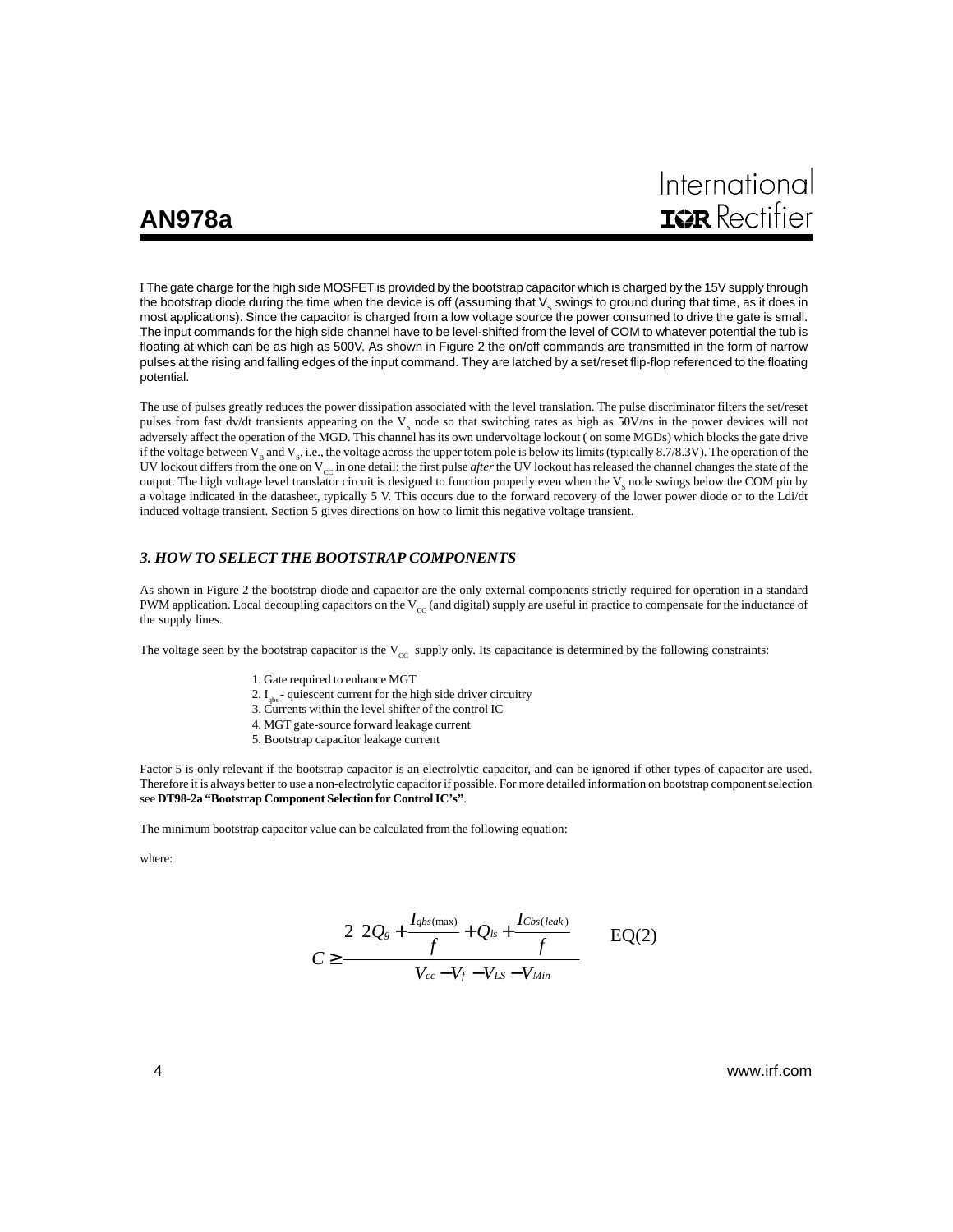# International **IOR** Rectifier

## **AN978a**

*Qg* =Gate charge of high side FET *f*=frequency of operation *I cbs(leak)*=Bootstrap capacitor leakage current *I lson*=20mA, *Ilsoff*=20mA, *t <sup>w</sup>*=200ns  $V =$ Forward voltage drop across the bootstrap diode = Forward voltage drop across the bootstrap diode *V<sub>LS</sub>*= Voltage drop across the low side FET or load  $\dot{Q}_s$  = level shift charge required per cycle = 5nC (500V/600V IC's) or 20nC (1200V IC's)

The bootstrap diode must be able to block the full voltage seen in the specific circuit; in the circuits of Figures 25, 28 and 29 this occurs when the top device is on and is about equal to the voltage across the power rail. The current rating of the diode is the product of gate charge times switching frequency. For an IRF450 HEXFET power MOSFET operating at 100kHz it is approximately 12mA.

The high temperature reverse leakage characteristic of this diode can be an important parameter in those applications where the capacitor has to hold the charge for a prolonged period of time. For the same reason it is important that this diode be ultrafast recovery to reduce the amount of charge that is fed back from the bootstrap capacitor into the supply.

### *4. HOW TO CALCULATE THE POWER DISSIPATION IN AN MGD*

The total losses in an MGD result from a number of factors that can be grouped under high voltage and low voltage static and dynamic.

- a) Low voltage static losses ( $P_{D(1v)q}$ ) are due to the quiescent currents from the three low voltage supplies  $V_{DD}$ ,  $V_{CC}$  and  $V_{SS}$ . In a typical 15V application these losses amount to approximately 3.5mW at  $25^{\circ}$ C, going to 5mW at T<sub>J</sub> = 125 °C.
- b) Low voltage dynamic losses ( $P_{D(w)SW}$ ) on the  $V_{CC}$  supply are due to two different components:
- b1) Whenever a capacitor is charged or discharged through a resistor, half of energy that goes into the capacitance is dissipated in the resistor. Thus, the losses in the gate drive resistance, internal and external to the MGD, for one complete cycle is the following:

$$
\mathbf{P}_{\mathbf{G}} = \mathbf{V} \bullet \mathbf{Q}_{\mathbf{G}} \bullet \mathbf{f}
$$

For two IRF450 HEXFETs operated at 100kHz with Vgs = 15V, we have:

$$
PG = 2 \cdot 15 \cdot 120 \, \text{E} \, 10^{-9} \cdot 100 \, \text{E} \, 10^3 = 0.36 \, \text{W}
$$

The factor 2 in the formula is valid in the assumption that two devices are being driven, one per channel. If  $V_{ss}$  is generated with a bootstrap capacitor/diode, this power is supplied from  $V_{\text{CC}}$ . The use of gate resistors reduces the amount of gate drive power that is dissipated inside the MGD by the ratio of the respective resistances. If the internal resistance is 6 Ohms, sourcing or sinking, and if the gate resistor is 10 Ohms, only 6/16 of  $P_G$  is dissipated within the MGD. These losses are not temperature dependent.

b2)Dynamic losses associated with the switching of the internal CMOS circuitry. They can be approximated with the following formula:

$$
P_{CMOS} = V_{CC} \cdot Q_{CMOS} \cdot f
$$

with  $Q_{CMOS}$  between 5 and 30nC, depending on MGD. In a typical 100kHz application these losses would amount to tens of mW, largely independent from temperature.

c) High voltage static losses ( $P_{D(hv)q}$ ) are mainly due to the leakage currents in the level shifting stage. They are dependent on the voltage applied on the  $V_s$  pin and they are proportional to the duty cycle, since they only occur when the high side power device is on. If Vs were kept continuously at 400V they would typically be 0.06mW at 25°C, going to 2.25mW at 125°C. These losses would be virtually zero if  $V_s$  is grounded, as in a push-pull or similar topology.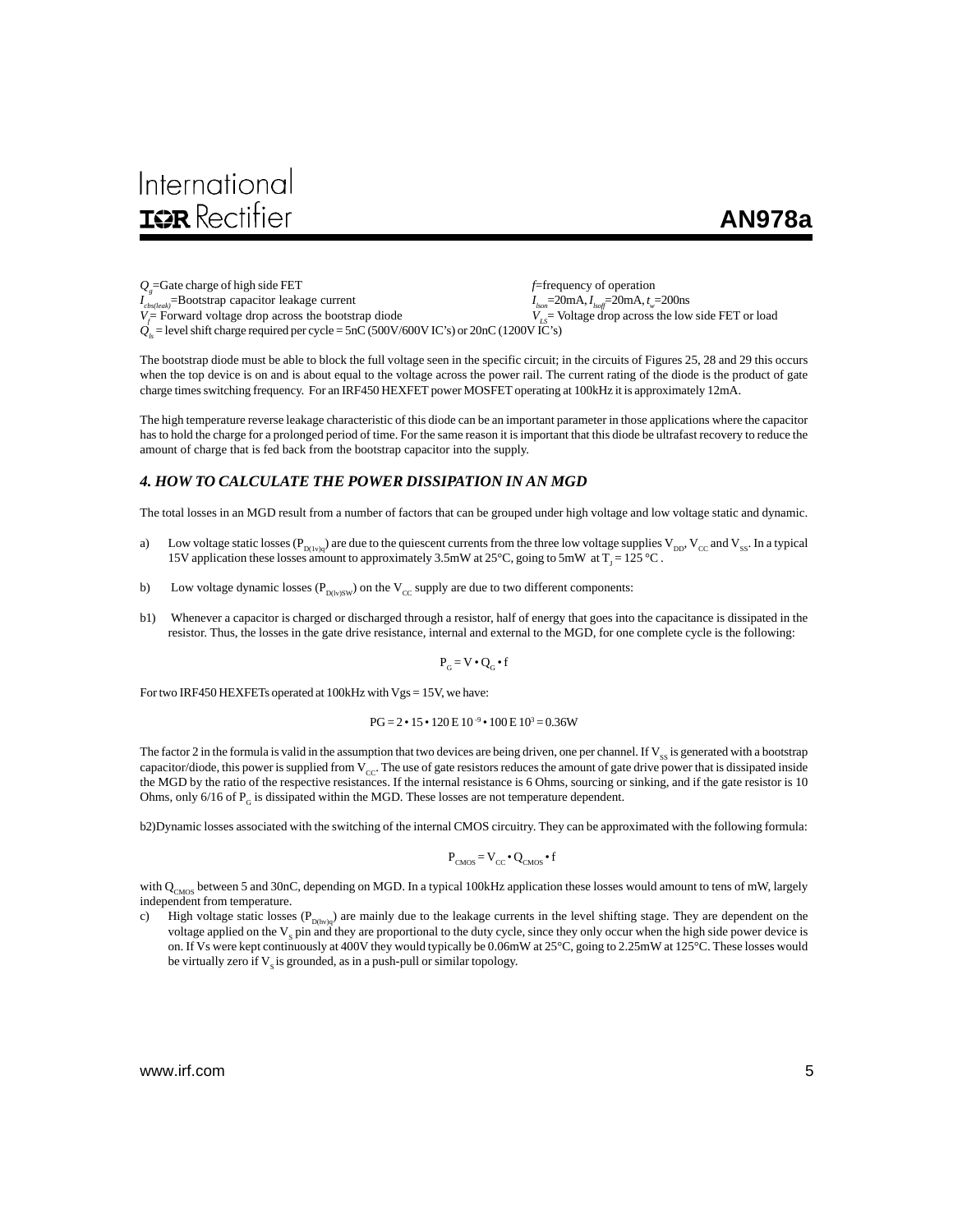- d) High voltage switching losses ( $P_{D(hv)sw}$ ) comprise two terms, one due to the level shifting circuit (Figure 2) and one due to the charging and discharging of the capacitance of the high side p-well  $(C_{b-sub}$  in Figure 3).
- d1) Whenever the high side flip-flop is reset, a command to turn-off the high side device (i.e., to set the flip-flop) causes a current to flow through the level-shifting circuit. This charge comes from the high voltage bus through the power device and the bootstrap capacitor. If the high side flip-flop is set and the low side power device is on, a command to reset it causes a current to flow from Vcc, through the diode. Thus, for a half-bridge operating from a rail voltage  $V_{R}$ , the combined power dissipation is:

$$
(V_{_R}\!+\!V_{_{CC}})\!\bullet\!Q_{_P}\!\bullet\!f
$$

with Qp the charge absorbed by the level shifter, and f the switching frequency of the high side channel.  $Q_p$  is approximately 4nC at  $V_R$  = 50V, going to 7nC as the rail voltage increases to 500V. In a typical 400V, 100kHz application these losses would amount to approximately 0.3W. This includes the charging and discharging of  $C_{d-sub}$ . There is a third possible source for  $Q_p$ , when the high side flip-flop is being reset (i.e., the power device is being turned on) and the low side power device is off. In this case the charge comes from the high voltage bus, through the device capacitances and leakages or through the load. The power dissipation is somewhat higher than what would be calculated from the above expression. In a push-pull or other topology where  $V_s$  (pin 5) is grounded, both level shifting charges are supplied from  $V_{cc}$  with significantly lower losses.

d2) In a high-side/low-side power circuit the well capacitance  $C_{b-sub}$  is charged and discharged every time  $V_s$  swings between  $V_R$  and COM. Charging current is supplied by the high voltage rail through the power device and the epi resistance. Discharge occurs through the lower device and the epi resistance. The losses incurred in charging or discharging a capacitor through a resistor are equal to QV/2, regardless of the value of resistance. However, much of these losses occur outside the bridge driver, since the epi resistance is negligible compared to the internal resistance of the power devices during their switching transitions. Assuming a charge value of 7nC at 450V and an operating frequency of 100kHz, the *total* losses caused by the charging and discharging of this capacitance amount to:

$$
Q \cdot V \cdot f = 7 \cdot 10^{-9} \cdot 450 \cdot 10^5 = 0.31 W
$$

almost totally outside the IR2110. For all practical purposes,  $C_{b \text{sub}}$  cannot be distinguished from the output capacitance of the lower power device.

If  $V_s$  is grounded the capacitor is charged at a fixed voltage and these losses would be zero.  $C_{b\text{-sub}}$  (like  $C_{d\text{-sub}}$ ) is a reverse biased junction and its capacitance is a strong function of voltage. These charges are not temperature dependent.

The above discussion on losses can be summarized as follows:

· The dominant losses are switching and, in high voltage applications at 100kHz or above, the static losses in Item a and Item c can be neglected outright.

· The temperature dependence of the switching losses is not significant;

· The combined losses are a function of the control mode, as well as the electrical parameters and temperature.

Knowing the power losses in the MGD, the maximum ambient temperature can be calculated (and vice-versa) from the following expression:

$$
\mathbf{T}_{_{a\max}} = \mathbf{T}_{_{j\max}} - \mathbf{P}_{_{D}} \bullet \mathbf{R}_{_{thj\text{-}a}}
$$

where  $R_{th,i}$  is the thermal resistance from die to ambient.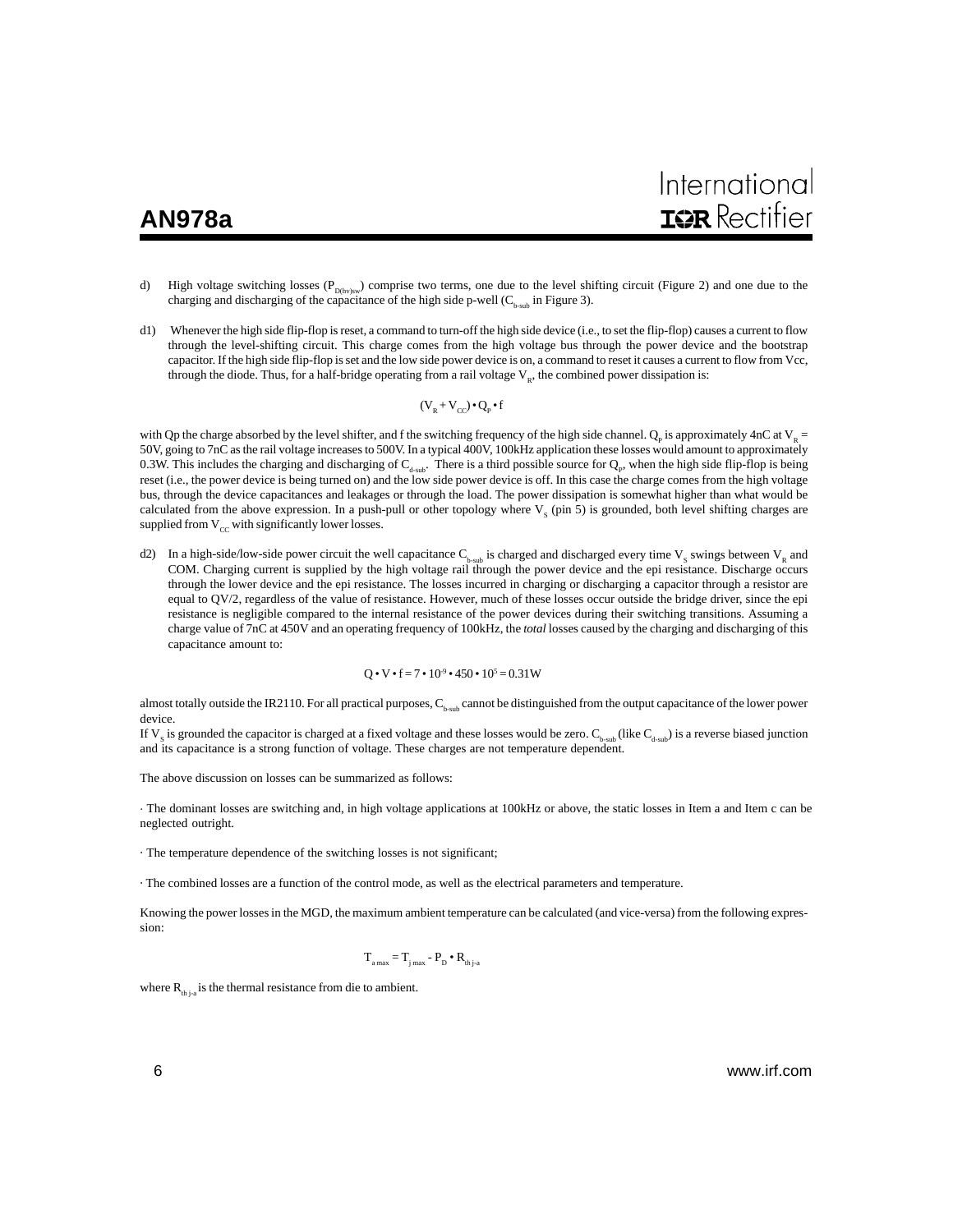The following example shows a typical breakdown of losses for two IRF830s in a half-bridge, from a 400 V rail, 100 kHz, no load, no gate resistors.

> $P_{D(1v)q}$  0.004W  $P_{D(1v)SW}$ :  $P_{CMS} = 15 \cdot 16 \cdot 10^{-9} \cdot 100 \cdot 10^3 = 0.024$  $P<sub>g</sub> = 2 \cdot 15 \cdot 28 \cdot 10^{-9} \cdot 100 \cdot 10^{3} = 0.084$  $P_{D(hv)q}$  0.002  $P_{D(hv)sw}$ : (400 + 200) • 7 •10<sup>-9</sup> • 100 • 10<sup>3</sup> = 0.42 Total 0.534

The value of 200V in the formula to calculate  $P_{D(hv)sw}$  is appropriate at no load, since this case would be the third in Section 4.2.d.l, i.e. the output of the half-bridge settles on a voltage that is between the two rails.

The actual junction temperature can be measured while in operation by pulling lmA from the Shutdown pin with the help of an adjustable current source, like the LM334. The voltage at the pin is 650mV at 25°C, decreasing by 2mV/°C.

## 5. HOW TO DEAL WITH NEGATIVE TRANSIENTS ON THE V<sub>s</sub> PIN

Of the problems caused by parasitics, one of the main issues for control ICs is a tendency for the  $V_s$  node to undershoot ground following switching events. Conversely, overshoot does not generally cause a problem due to the high differential voltage capability of International Rectifier's proven HVIC process.

International Rectifier control ICs are guaranteed completely immune to  $\rm{V}_{\rm{s}}$  undershoot of at least 5V, measured with respect to COM. If undershoot exceeds this level, the high side output will temporarily latch in its current state. Provided  $\rm V_{\rm s}$  remains within absolute maximum limits the IC will not suffer damage, however the high-side output buffer will not respond to input transitions while undershoot persists beyond 5V. This mode should be noted but proves trivial in most applications, as the high-side is not usually required to change state immediately following a switching event.

The signals listed below should be observed both in normal operation and during high-stress events such as short circuit or over-current shutdown, when di/dt is highest. Readings should always be taken directly across IC pins as shown in figure 4, so that contributions from parasitics in the drive coupling are included in the measurement.

- (1) High side offset with respect to common;  $V_s$ -COM
- (2) The floating supply;  $V_B V_S$

The following guidelines represent good practice in control IC circuits and warrant attention regardless of the observed latch-up safety margin.

#### **Minimize the parasitics**

- 1a. Use thick, direct tracks between switches with no loops or deviation.
- 1b. Avoid interconnect links. These can add significant inductance.
- 1c. Reduce the effect of lead-inductance by lowering package height above the PCB.
- 1d. Consider co-locating both power switches to reduce track lengths.



**Figure 4.** Look at the VS spike during the reverse recovery. Always probe right at the IC pin.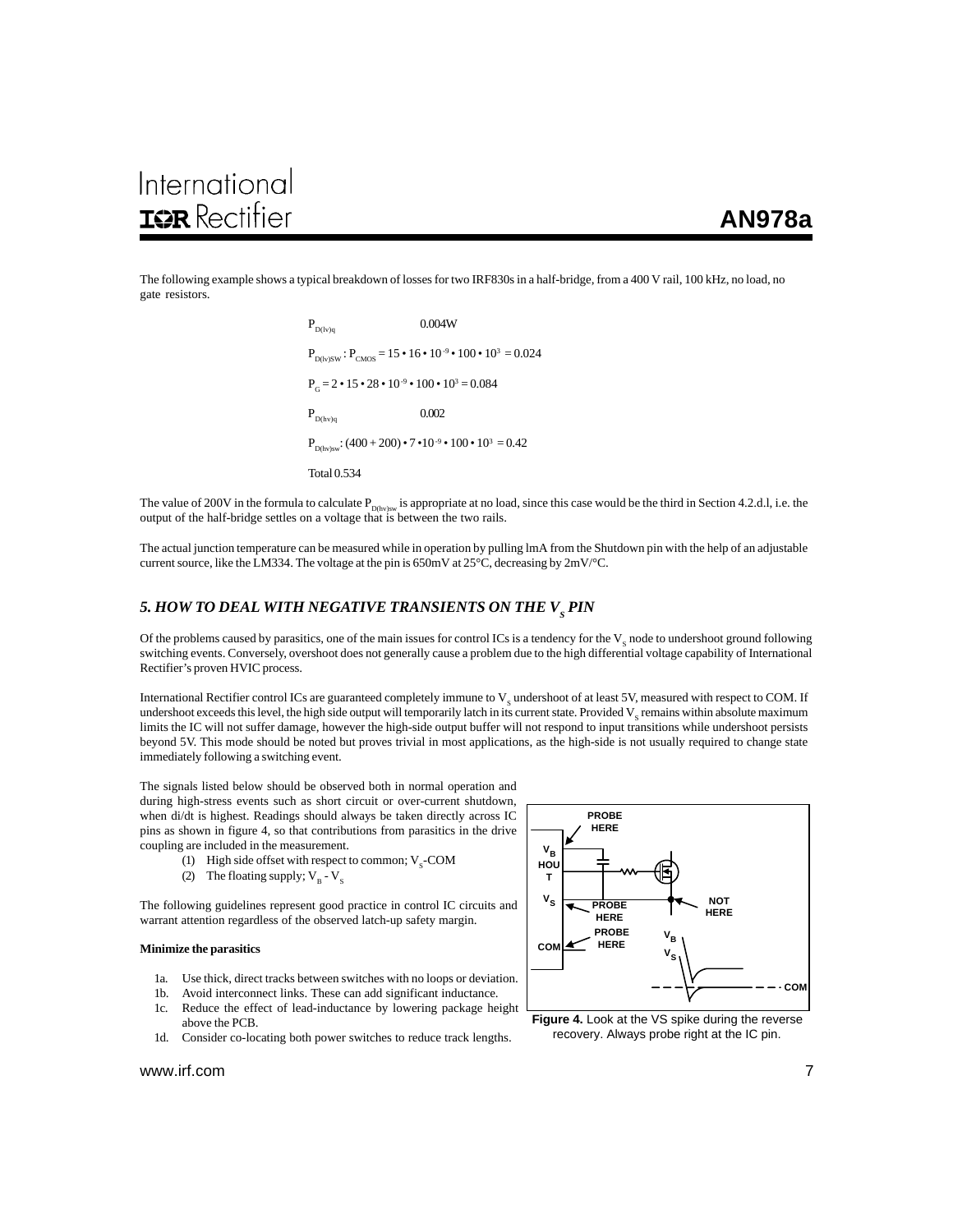# International **IQR** Rectifier

#### **Reduce control IC exposure.**

- 2a. Connect  $V_s$  and COM as shown in figure 6.<br>2b. Minimize parasitics in the gate drive circuit
- Minimize parasitics in the gate drive circuit by using short, direct tracks.
- 2c. Locate the control IC as close as possible to the power switches.

#### **Improve local decoupling**.

- 3a. Increase the bootstrap capacitor (Cb) value to above 0.47mF using at least one low-ESR capacitor. This will reduce overcharging from severe Vs undershoot.
- 3b. Use a second low-ESR capacitor from Vcc to COM. As this capacitor supports both the low-side output buffer and bootstrap recharge, we recommend a value at least ten times higher than Cb.
- 3c. Connect decoupling capacitors directly across appropriate pins as shown in figure 7.
- 3d. If a resistor is needed in series with the bootstrap diode, verify that  $V_B$  does not fall below COM, especially during start-up and extremes of frequency and duty cycle.



**Figure 5a.** A typical half-bridge circuit with stray inductances.

Granted proper application of the above guidelines, the effects of  $V_s$  undershoot will be minimized at source. If the level of undershoot is still considered too high, then some reduction of dv/dt may be necessary.



External snubbing and/or increasing gate drive resistance may be used to trade efficiency for lower switching rate. If the system will not tolerate this, then fast anti-parallel clamping diodes may be considered appropriate. HEXFRED diodes are ideal for this purpose.

For More detailed information on managing transients see **DT97-3 "Managing Transients in Control IC Driven Power Stages"**

**Figure 5b.** Test Circuit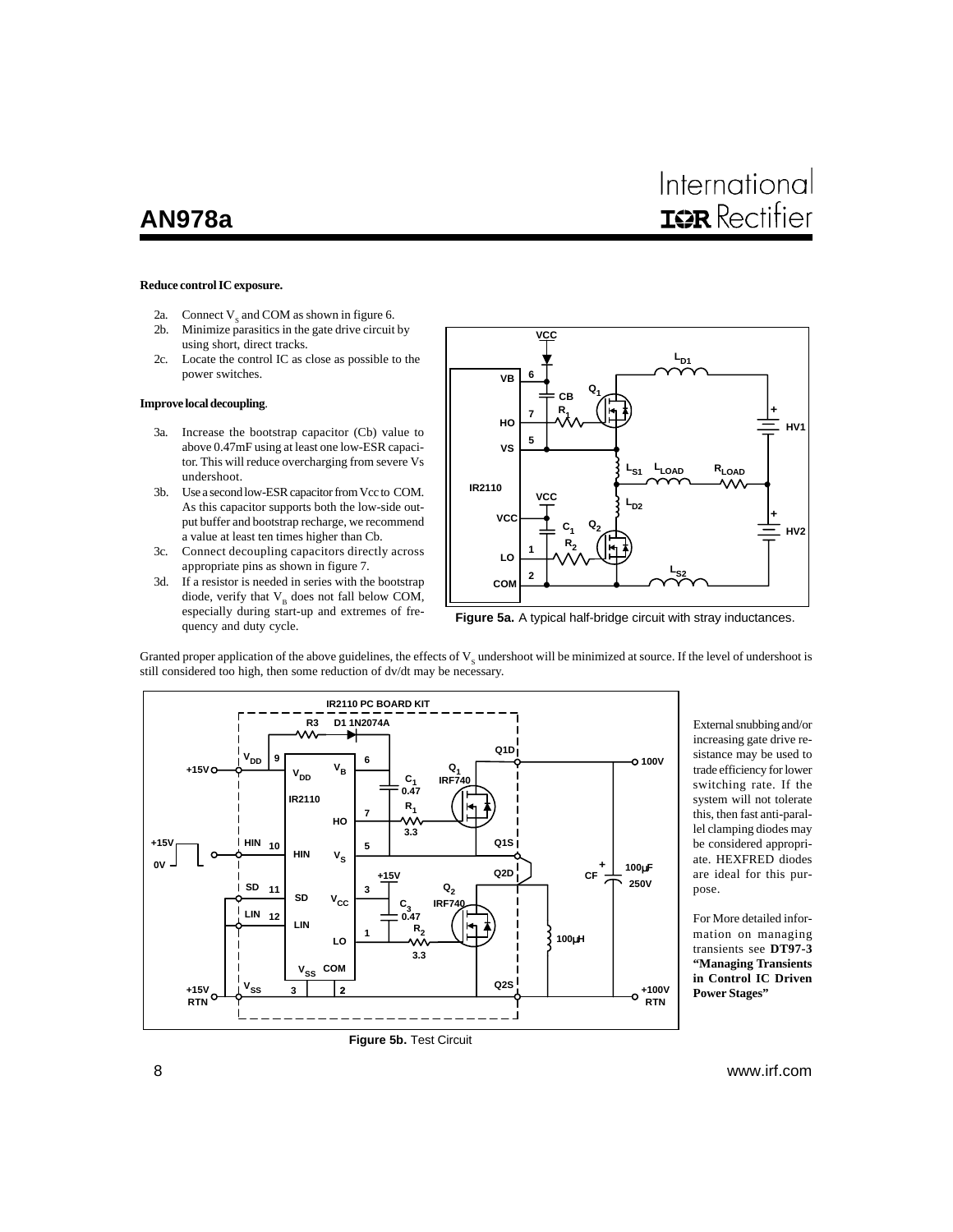## *6. LAYOUT AND OTHER GENERAL GUIDELINES*

A typical half-bridge circuit is shown in Figure 5a, together with its stray inductances. It shows critical stray inductances located in the high current path which affect the operation of the circuit.  $L_{D1}$  and  $L_{S2}$  are in a "dc path" and are due to the wiring inductance between the MOSFETs and the decoupling capacitors;  $L_{\rm SI}$  and  $L_{\rm D2}$  are in an "ac path" and are due to the wiring inductance between the MOSFETs. The stray inductance in a dc path can be cancelled with a capacitor, those in an ac path cannot be compensated for.

This circuit has been implemented with the printed circuit board included in the IR2110 Bridge Driver Designer's Kit (part number IR2119), as shown in Figure 5b. To eliminate the effects of the inductance of the wiring between the power supply and the test circuit, a 100mF/250V electrolytic capacitor was connected between Q1D and Q2S terminals, as shown in Figures 6 and 7. This virtually eliminates any stray inductance in the dc path.

The associated waveforms are shown in Figure 8. When  $Q_1$  turns off, the body diode of  $Q_2$  carries the freewheeling current. The voltage spike across the freewheeling diode is approximately

10V, as shown in the top trace, due to the forward recovery of the diode and the internal packaging inductances.

However, the corresponding negative spike at pin 5 of the IR2110 is 50V, as shown by the lower trace. This is caused by the di/dt in the stray inductances  $L_{D2}$  and  $L_{S2}$  in the ac path and the fact that these inductances effectively isolate pin 5 from the clamping action of the freewheeling diode. The severity of the problem can be understood considering that by switching 10A in 20ns with a stray inductance of 50nH, a 25V spike is generated. A small paper clip has an inductance of 50 nH.

The most effective way of dealing with this spike is to reduce the stray inductance in the ac path. This can be done by mounting the source or emitter of the high-side device very close to the drain or collector of the low-side device, as shown in the layout of Figure 10.

*After* this inductance has been reduced to the lowest practical limit, the di/dt may have to be reduced by reducing the switching speed by means of the gate resistor. Driving MOS-gated power transistors directly from the IR2110 or similar MGD can result in unnecessarily high switching speeds. The circuit shown in figure 5b produced 4ns turn-off time with 0W series gate resistance and generated a negative spike of 90V at pin 5 of the IR2110. A graph of the negative spike and the turn-off time versus series gate resistance is shown in Figure 9.



**Figure 6.** Ground connections and layout

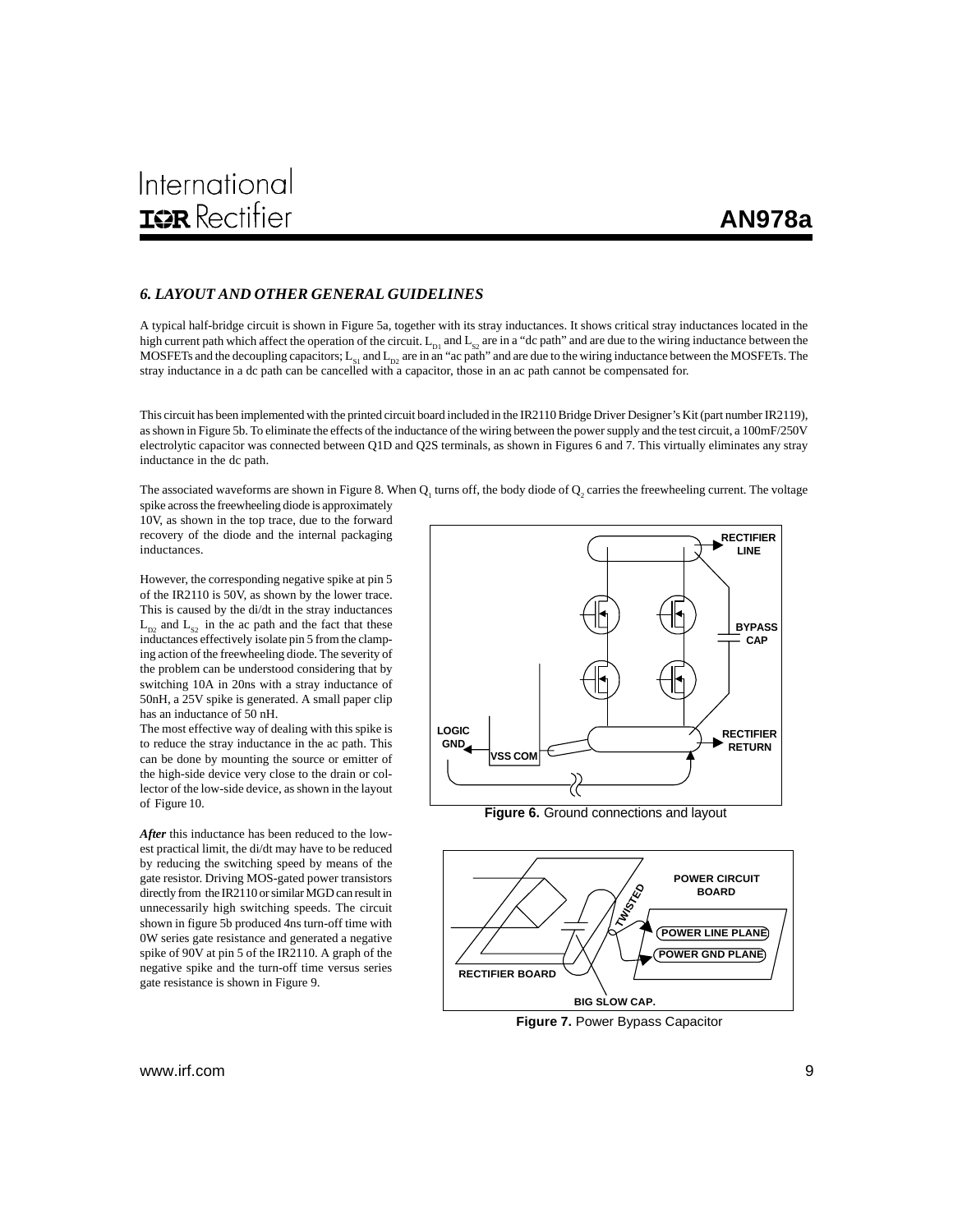International **IGR** Rectifier

Increasing the value of the series gate resistor, the amplitude of the negative spike decreases rapidly, while the turn-off time is a linear function of the series gate resistance. Selecting a resistor value just right from the "knee" in Figure 9 provides a good trade-off between the spike amplitude and the turn-off speed. A 27W speed gate resistor was selected for the test circuit which resulted in an 18V spike amplitude and set the turn-off time to 48ns. A parallel diode, with the anode towards the gate, across the gate resistor is also recommended. The diode is reverse biased at turn-on but holds the gate down at turn-off, and during the off state. The reduction in the turn-on speed reduces the spike of reverse recovery, as explained in Section 12 (see also Ref 2). The value of gate resistor should be as low as the layout allows, in terms of overvoltage on the device and negative spikes on the  $V$ <sub>c</sub> pin.

The layout should also minimize the stray inductance in the charge/ discharge loops of the gate drive to reduce oscillations and to improve switching speed and noise immunity, particularly the "dv/dt induced turn-on". To this end, each MOSFET should have a dedicated connection going directly to the pin of the MGD for the return



**Figure 9.** Series gate resistance vs. the amplitude of the negative voltage spike and the turn-off time.

of the gate drive signal. Best results are obtained with a twisted pair connected, on one side, to gate and source, on the other side, to gate drive and gate drive return.

On PC boards parallel tracks should be used. The layout shown in Figure 10 is reduces the stray inductances in the ac path, in the dc path, as well as the stray inductance in the gate drive loop. In this circuit the voltage differential measured between the gate pin of the power MOSFET and the drive pin of the IR2110 during a fast transient was in excess of 2V.







**Figure 10.** IR2110 test circuit Note: Dotted lines represent pads on bottom side of board. V+, GND, D1, S1, D2, S2, terminals have plated through holes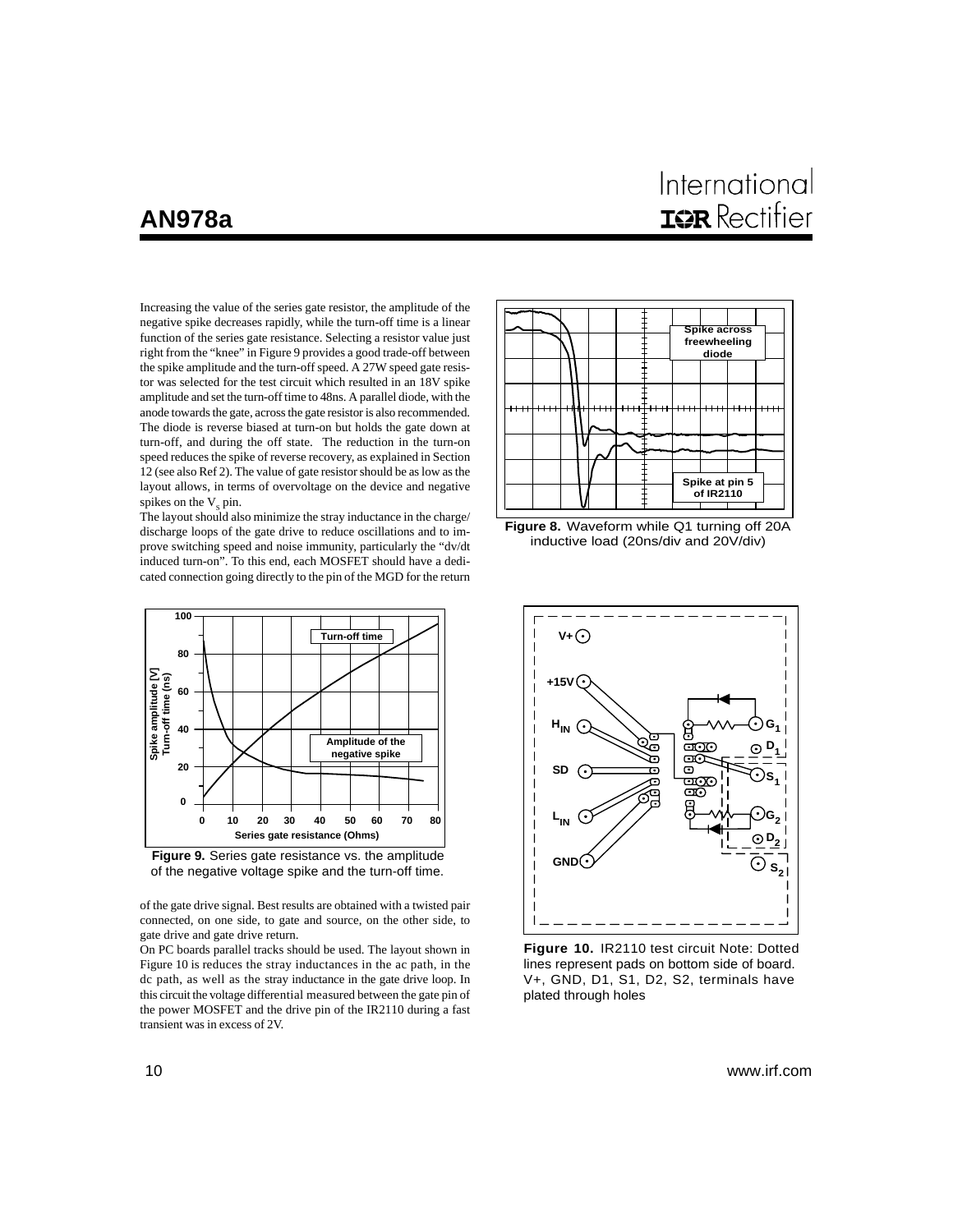

#### **Figure 11.** Test Circuit

## *7. HOW TO BOOST GATE DRIVE CURRENT TO DRIVE MODULES*

Modules and other paralleled MOS-gated power transistors require significantly more current and lower gate drive impedance than what a typical MGD can provide. The high input impedance power buffer shown in Figure 11 delivers 8A peak output current. It can be mounted close to the power module, thus reducing the inductance of the gate drive loop and improving the immunity to dv/dt induced turn-on. It draws negligible quiescent current and can still be supplied by a bootstrap capacitor. The buffer receives its drive signal from the IR2110 or, preferably, an MGD with lower gate drive capability, and drives an IGBT module which has a total gate charge of 600 nC. Q1 and Q2 are low current drivers for Q3 and Q4 which can be sized to suit the peak output current requirement. When the input signal changes state, R1 limits the current through Q1 and Q2 for the few nanoseconds that both transistors are on. When the input settles to its new state, the driver transistor quickly discharges the gate capacitance of the conducting output transistor forcing it into off-state. Meanwhile the gate of the other output transistor will be charged through R1; the turn-on will be delayed by the RC time constant formed by R1 and the input capacitance of the output transistor.



**Figure 12a.** Waveform, turn-on, IGBT module switching inductive load of 60A. (50ns/div.)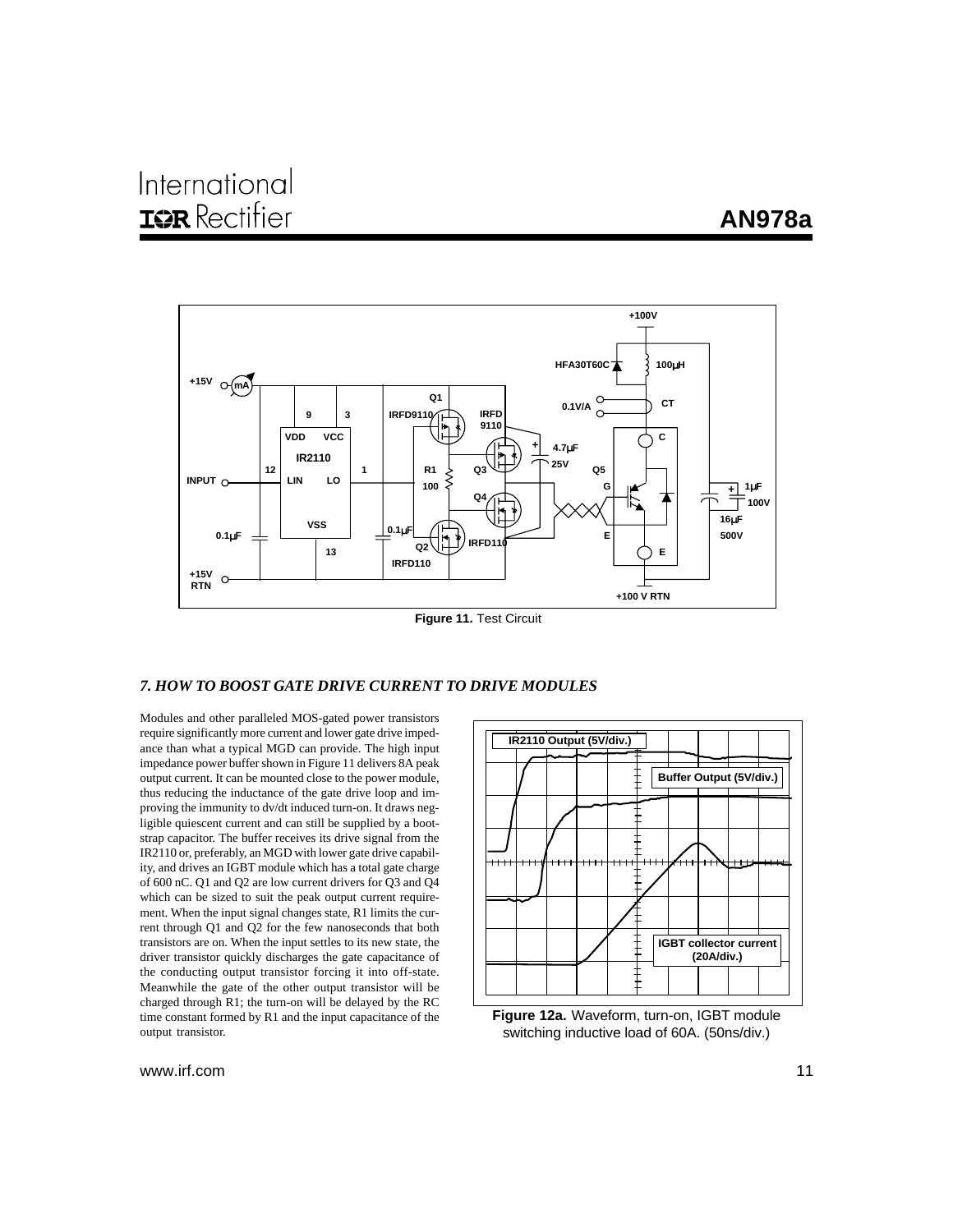# International **IOR** Rectifier

The typical switching performance while driving an inductive load current of 60A is shown in Figure 12. Turn-on and turn-off delays are 50nS. Rise and fall times are less than 40nS. The buffer was tested with a 0.1mF capacitive load, as shown in Figure 13. The ringing was due to the resonant circuit at the output, formed by the capacitive load and the stray inductances. The current consumption vs. frequency plot is shown in Figure 14. It is possible to use lower on-resistance, lower voltage HEXFETs in the booster stage, but it was found that the large reduction in  $R_{DS(on)}$  gave rise to large peak currents which caused a great deal of noise and ringing in the circuit.



**Figure 12b.** Waveform, turn-off. Propagation delay is 50ns, fall time is less than 40ns when driving 600nC gate charge of the module 50ns/div.



A typical use for this buffer is shown in Figure 15. Use good quality 10 mF tantalum or 10 mF electrolytic and 0.l mF ceramic capacitors at the output of the buffer. These decoupling capacitors should be mounted physically close to the output HEXFETs to nullify the effects of stray inductance. They reduce the ringing at the gate during turn-on.

Use short, tightly twisted wires between the output of the buffers and the modules. Use a single point ground at the emitter of the bottom IGBT module. In a bridge configuration, connect the emitters of the bottom IGBT modules to a common point with short heavy wires. Use this point as a common ground.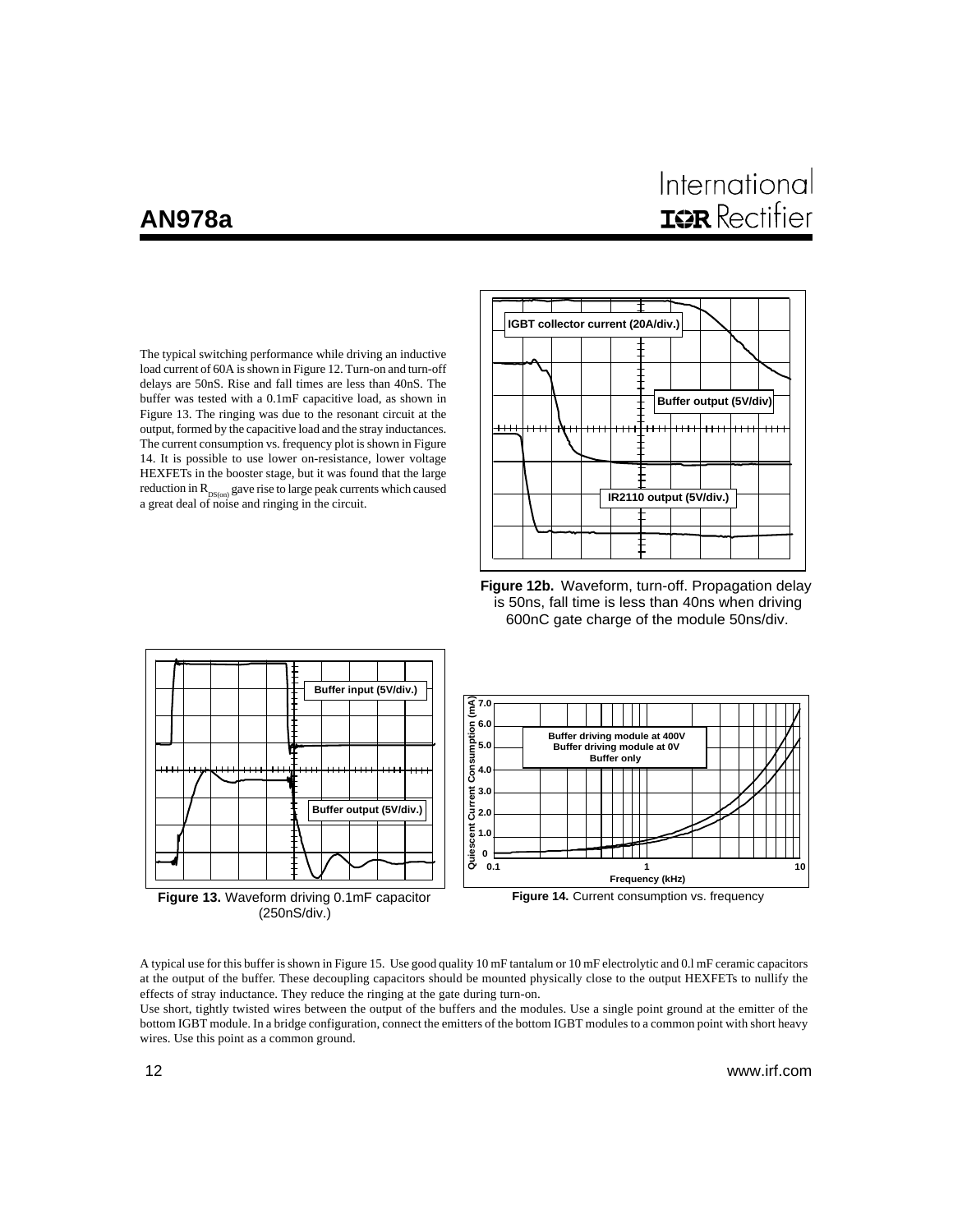# *GATE DRIVE*

Some applications, like brushless dc motors, require that the high-side device be on for an indefinite period of time. Under these conditions the charge in the bootstrap capacitor. Isolated supplies are normally used for this purpose.

They add cost and are frequently responsible for spurious turn-on of the power devices due to the coupling of the switching dv/dt through the interwinding capacitance of their transformer. An inexpensive alternative to an isolated supply is the charge pump circuit shown in Figure 16. The IR2125 MGD was selected to demonstrate the cooperation of the charge pump and the bootstrap circuits. The IR2125 also has linear current limiting and time-out shut down capability, providing protection for the MOS-gated device. To provide the low operating current requirement of the IR2125, the charge pump employs a CMOS version of the 555 timer.

When the IGBT is off, the bootstrap capacitor is charged through the bootstrap diode and the load resistor. When the IGBT is on, the 100k resistor connected to ground charges the 100nF capacitor connected between pins 1 and 8 of the 555 timer generating -15V referenced to pin 5 of the IR2125. The charge pump circuit formed by the two lN4148 diodes and the 10nF capacitor which converts the 7.5kHz square wave at pin 3 of the 555 timer to  $+15V$  referenced to  $V_s$  and charges the bootstrap capacitor.

Figure 17 shows the circuit waveforms at startup. As the IGBT turns on, the bootstrap diode disconnects pin 8 of the IR2125 from the +12V power supply, and the voltage across the bootstrap capacitor starts dropping. At the same time the 100k resistor located between pin 1 of the 555 timer and ground starts charging the 100nF capacitor connected to it and generates supply voltage for the CMOS (MAXIM ICL71555IPA) timer. The output voltage of the charge pump increases with increasing supply voltage. The charge pump maintains the voltage in the bootstrap capacitor, keeping the voltage above the undervoltage threshold level of the IR2125.







**Figure 16.** High-side drive provides fast switching, continuous on-time and switching device protection .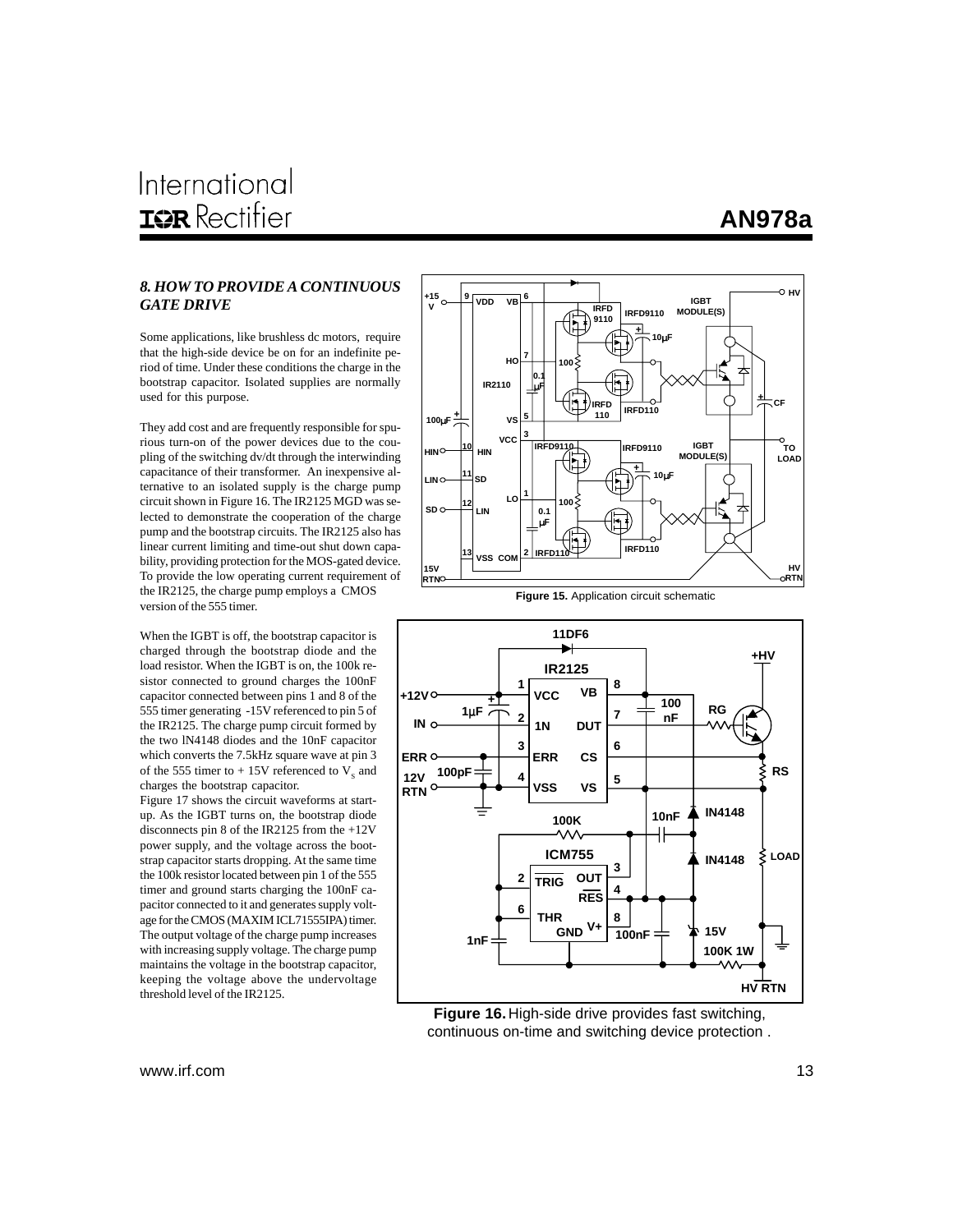# Internationa **IGR** Rectifier

The following considerations should be kept in mind in the selection of the components:

- In selecting the zener, consider that he absolute maximum voltage supply voltage for the 555 is 18V

- The 100k lW (value valid for a 500V +HV supply) resistor should be sized according to the maximum supply current at the high side of the IR2125, the minimum operating power supply voltage and the timing requirements

- The supply current at the  $V_B$  pin ( $I_{OBS}$ ) of the IR2125 increases with increasing temperature

## *9. HOW TO GENERATE A NEGATIVE GATE BIAS*

Inherently neither the MOSFET nor the IGBT requires negative bias on the gate. Setting the gate voltage to zero at turn-off insures proper operation and virtually provides negative bias relative to the threshold voltage of the device. However, there are circumstances when a negative gate drive or an other alternative may be necessary.



**Figure 17.** Waveform at start-up.

- The semiconductor manufacturer specifies negative gate bias for the device,
	- When the gate voltage can not be held safely below the threshold voltage due to noise generated in the circuit.
	- The ultimate in switching speed is desired

Although reference will be made to IGBTs, the information contained is equally applicable to power MOSFETs. The IGBTs made by International Rectifier do not require negative bias. The switching times and energy loss values that are published on the data sheets for both discretes and modules were measured at zero gate voltage turn-off. The problem of "dv/dt induced turn-on" arises when the voltage increases rapidly between the collector-emitter terminals of the IGBT.

 During the transient, the gate-collector (Miller) capacitance delivers charge to the gate, increasing the gate voltage. The height and width of the voltage 'blip' at the gate is determined by the ratio of the gate-

collector and gate-emitter capacitances, the impedance of the drive circuit connected to the gate, and the applied dv/dt between the collector-emitter terminals.

The following test was conducted to determine the threshold voltage and the effect of the series gate resistance in high dv/dt applications. The test circuit is shown in Figure 18. The positive bias to the upper IGBT was increased until the switching losses in the bottom IGBT indicated excessive shoot-through current. The turn-on loss was measured at 15A inductor current and 6V/ns switching speed. The results are shown in Figure 19.

The threshold voltage levels increasing the turn-on losses are 4V, 5V and 5.6V with 47W, 10W, and 0W series gate resistance, respectively. A parallel diode across the series gate resistor (anode toward the gate) helps clamp the gate low, so the series gate resistor can be sized according to the turn-on requirements.



**Figure 18.** Test circuit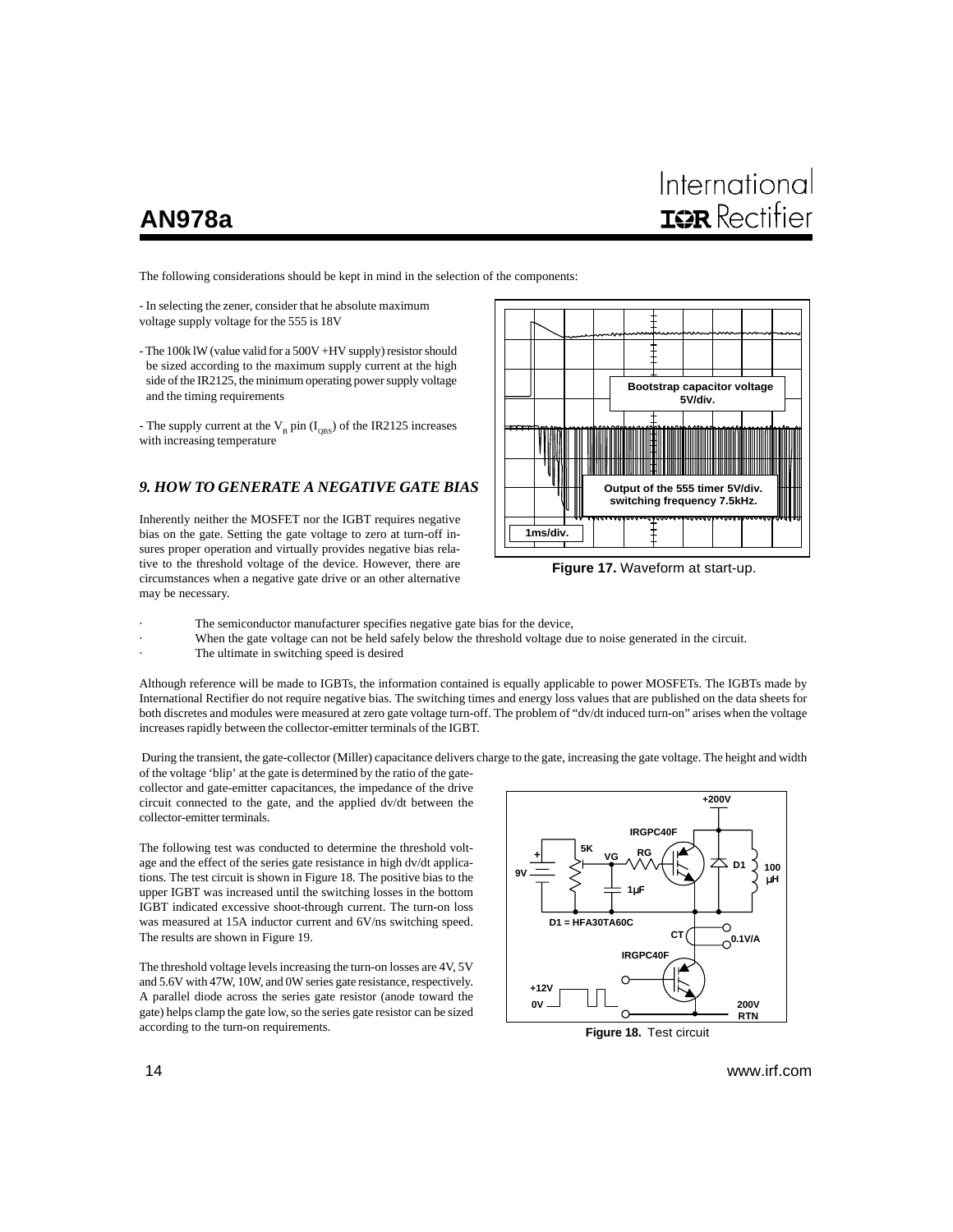# International **IOR** Rectifier

## **AN978a**

The current 'blip' due to charging the output capacitance  $(C_{\text{osc}})$  of the IGBT is frequently mistaken for conduction current. The amplitude of the current 'blip' is approximately 5A for a IRGPC50F IGBT at a dv/dt of 20V/ns. The amplitude of the 'blip' does not change with the applied negative bias.

The basic buffer circuit and the negative charge pump are shown in Figure 20. The buffer circuit employs two p-channel and two n-channel MOSFETs. Resistor R1 between the gates of Q3 and Q4 slows down the turn-on of the output transistor and limits the shoot-through current in the drivers.

D1 reduces the voltage to the gate of Q3 and Q4. D2, C2 and R2 form a level shifter for Q2. C3, C4, D3 and D4 convert the incoming signal to negative DC voltage. After turn-on, the negative voltage settles in a few cycles even at extremely low or high duty cycles (1-99%). The settling time and the stiffness of the negative voltage are affected by the output impedance of the signal source.



**Figure 19.** Turn-on losses vs. VG



**Figure 20.** Buffer with negative charge pump

The circuit shown in Figure 21 utilizes the high voltage level shifting capability of the IR2110 combined with the drive capability and negative bias of the MOS buffer shown in Figure 20. The circuit was tested with two 270 A IGBT modules with 600 nC of gate charge. The waveforms are shown in Figure 22. The turn-on delay of the circuit is 1 mS, the turn-off delay is 0.2 mS.

The settling time of the negative bias voltage is about 10ms at 5kHz switching frequency at 50% duty cycle. At start-up, the circuit delivers some negative gate voltage even after the first cycle. During power down, the gate voltage remains negative until the reservoir capacitor discharges.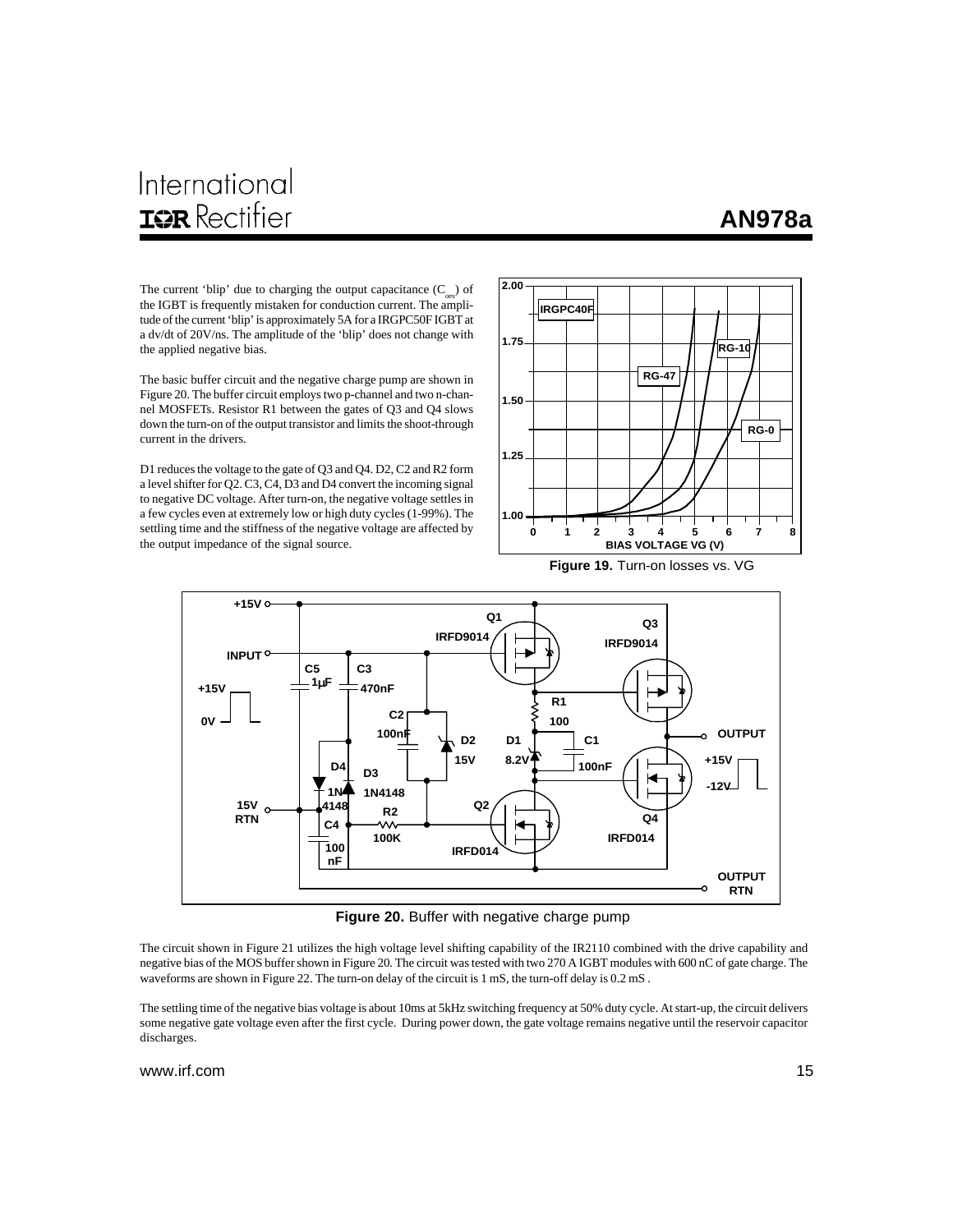# International **IGR** Rectifier

**IMPORTANT NOTE:** A negative gate drive is not required for IR IGBTs and IGBT modules. Also for NPT type IGBTs the negative gate drive is required to account for the significant change in the Ccg to Cge capacitance ratio. It is possible to eradicate the need for negative gate drive by adding gate capacitance, which reduces the Ccg to Cge ratio, and hence swamps out the miller effect, eliminating the false turn-on caused by the induced miller voltage on the gate.



**Figure 21.** Half-Bridge drive that generates negative bias

#### *10. HOW TO DRIVE A BUCK CONVERTER*

Figure 25 shows a typical implementation of a buck converter with the high side drive function performed by the IR2117. The diode connected on COM prevents the negative spikes from affecting the operation of the IC and provides an extra measure of noise immunity. As mentioned before, COM *should not* be connected together.

At start-up the bootstrap capacitor is discharged and, in most applications would charge through the inductor and the filter capacitor. The same is true under no-load conditions, when the freewheeling diode may not conduct at all. This alternative path works, as long as the filter capacitor is at least 10 times larger than the bootstrap capacitor. The Q of this resonant circuit should be low enough to insure that the bootstrap capacitor does not get charged beyond the limits of  $V_{ss}$  (20V). If this is not so, a zener in parallel with the bootstrap capacitor would take care of possible overvoltages. This is true whether the dc-to-dc converter performs the function of a supply or speed control for a dc motor.



**Figure 25.** Buck Converter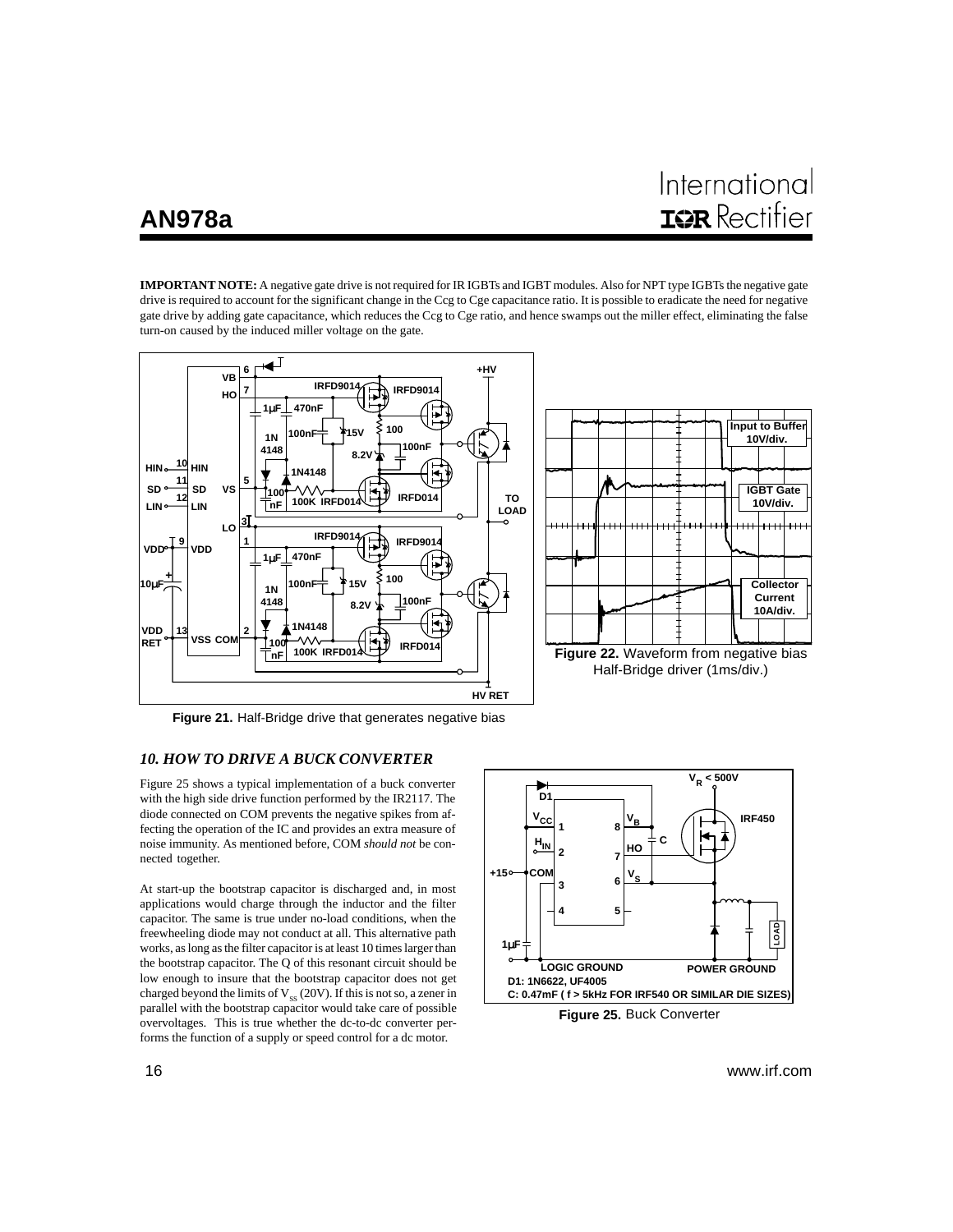In the following two cases, however, the recharging current for the bootstrap capacitor cannot flow neither in the diode, nor in the load:

- 1. In a typical battery charger applications, as the one shown in Figure 26, the  $+12V$  from the output appears at the  $V_s$  pin and reduces the voltage across bootstrap capacitor at start-up and the undervoltage protection in the MGD inhibits the operation.
- 2. When the regular PWM operation of the buck is interrupted due excessive voltage at the output. This is normally due to a sudden removal of a heavy load at the output which results in higher output voltage than the set value due to the limited speed of the control loop and the stored energy in the Ll inductor. With no load or light load at the output, the filter capacitor can keep the output high for long time while the CB is being discharged at faster rate by the leakage current of the high-side driver.

As shown in Figure 27, the addition of R1 provides an alternative charging path for the bootstrap capacitor. Because  $V_{\text{in}}$  is higher than  $V_{\text{in}}$ 



Figure 26. In battery charger applications, the +12V from the output appears at the *V* pin and reduces the voltage across CB at start-up and the undervoltage protection in the IR21XX inhibits the operation.

some charging current always flows through R1 even if  $\mathrm{V}_{\mathrm{S}}$  pin is sitting at  $V_0$  potential.

To keep CB charged the average current through R1 should be higher than the worst case leakage current. D3 should be a low level zener diode with sharp knee at low currents. The recommended part numbers for 12V and 15V are respectively: lN4110 and lN4107.

This technique can also be used in place of a dedicated supply to power the PWM controller, as well as the IR2110 and other auxilliary circuits, if the output voltage of the buck converter is between 10 and 20V.



derivated from VIN.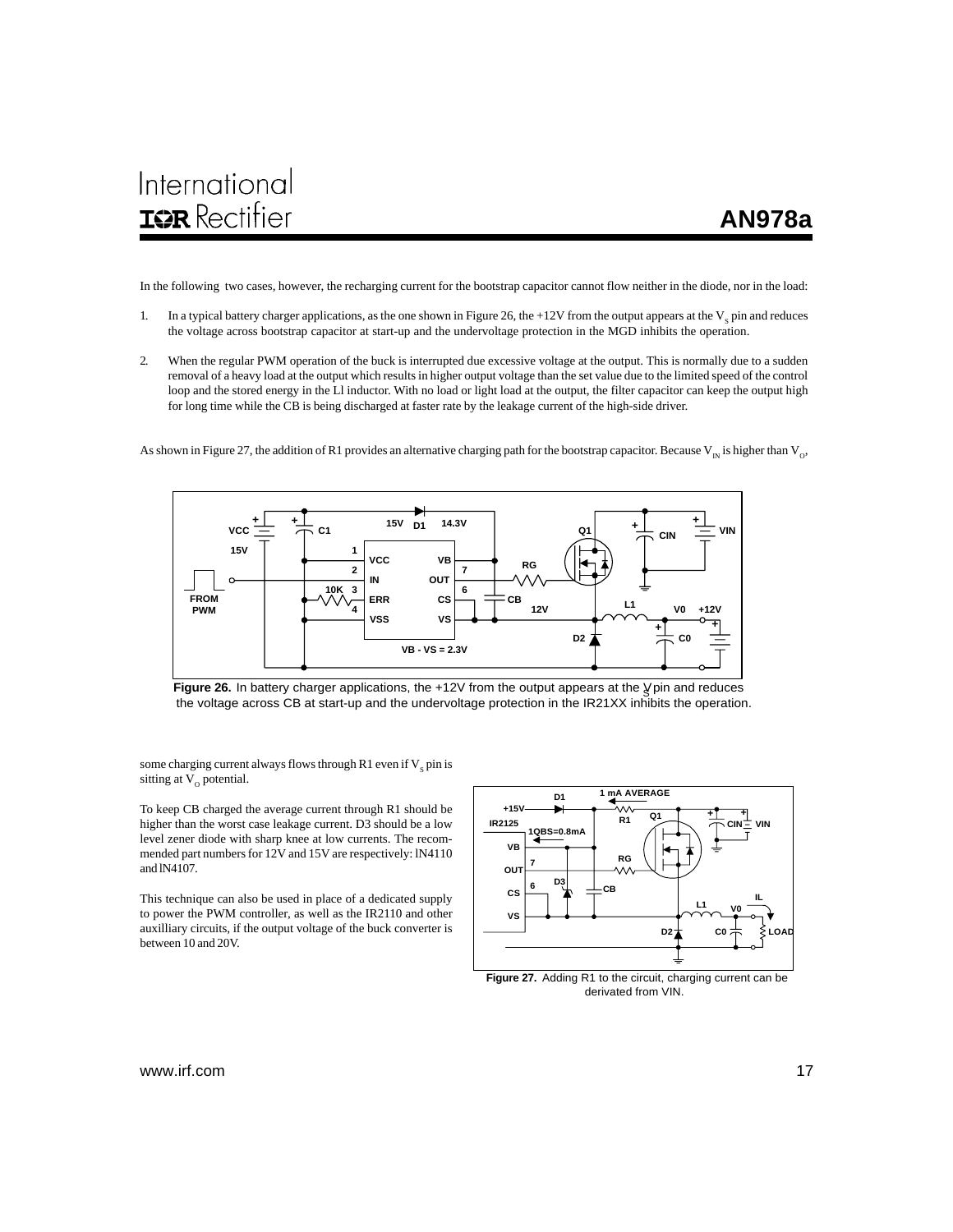# International **IQR** Rectifier

## *11. DUAL FORWARD CONVERTER AND SWITCHED RELUCTANCE MOTOR DRIVES*

Figure 28 shows a bridge arrangement that is frequently used to drive the windings of a switched reluctance motor or a transformer in a dual forward converter.

The use of the IR2110 requires the addition of four to insure that the bootstrap capacitor is charged at turn on and in subsequent cycles, should the conduction time of the freewheeling diodes become very short.



**Figure 28.** Dual forward converter and switched reluctance motors

### *12. FULL BRIDGE WITH CURRENT MODE CONTROL*

Figure 29 shows an H bridge with cycle-by-cycle current control implemented with current sensing devices on the low side in combination with the shutdown pin of the IR2110. The detailed implementation of the current sensing circuit is dependent on the PWM technique used



**Figure 29.** Typical implementation of all H-Bridge with cycle-by-cycle current mode control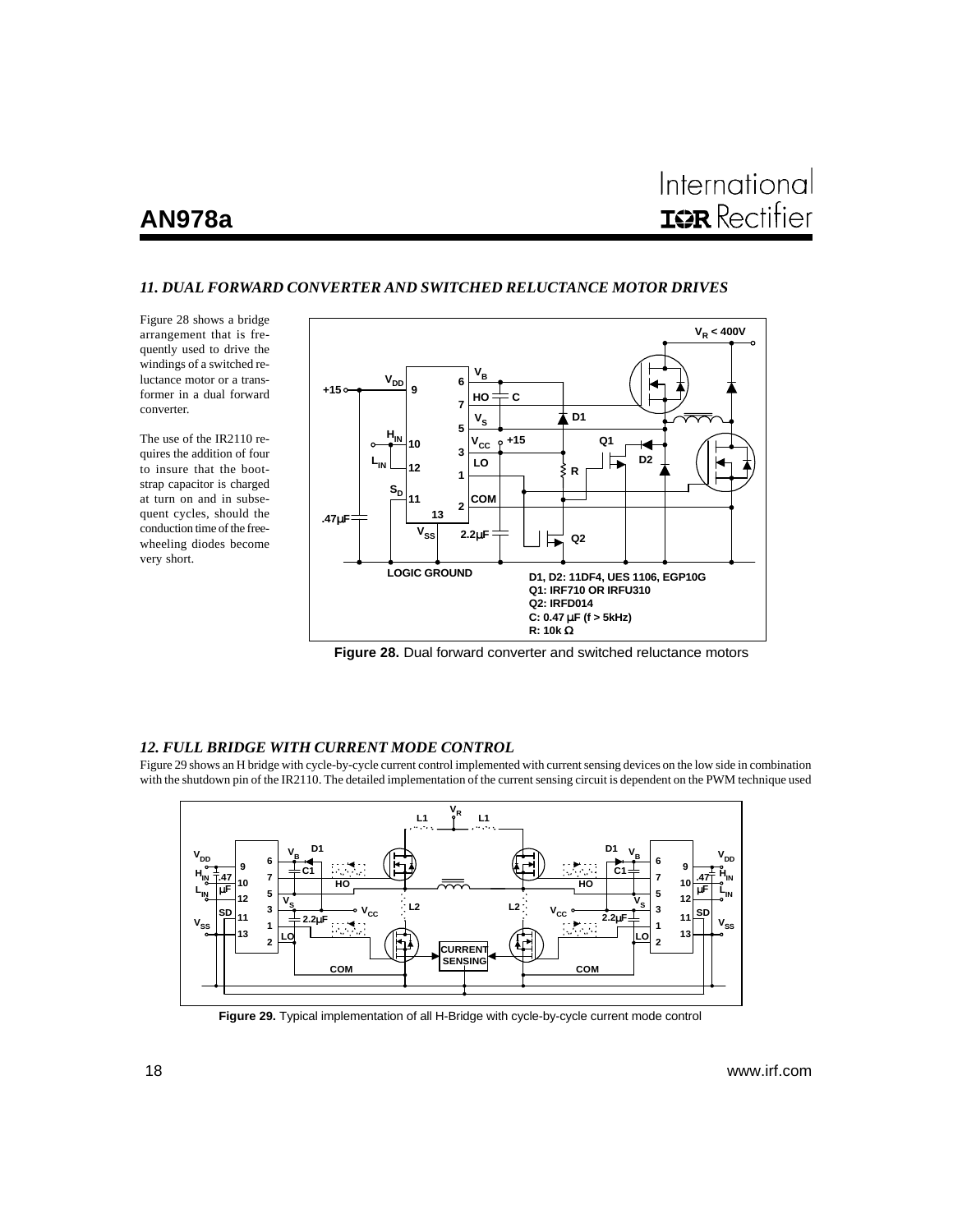# International **IOR** Rectifier

to generate the desired output voltage, the accuracy required, the availability of a negative supply, bandwidth, etc. (Ref. 3, 4 and 5 cover these aspects in greater detail). As explained in Section 2.1, the shutdown function is latched so that the power MOSFETs will remain in the off-state as the load current decays through their internal diodes. The latch is reset at the beginning of next cycle, when the power devices are once again commanded on. As shown in Figures 6 and 7, decoupling capacitors mitigate the negative effects of  $L_1$  .  $L_2$  , on the other hand, must be reduced with a

tight layout, as per Figure 10. The turn-on and turn-off propagation delays of the IR2110 are closely matched (worst case mismatch: 10ns), with the turn-on propagation delay 25ns longer than the turn-off. This, by itself, should insure that no conduction overlap of the power devices would occur, even if the on and off input command coincide. As an added safety margin a resistor diode network can be added to the gate, as shown with dashed lines in Figure 29. The purpose of this network is to further delay the turn-on, without affecting the turn-off, thereby inserting some additional dead-time. The resistor-diode network is also useful in reducing the peak of the current spike during the reverse recovery time. As explained in Ref. 2, this has an impact on power losses, as well as dv/dt and



**Figure 30a.** Test circuit for waveforms shown in Figure 30b. IRF450 operated at approximately 100kHz in a 100 mH inductor.

EMI. Figure 30 shows the waveforms taken from a test circuit laid out as shown in Figure 10. Operation at 500kHz with the IRF830 HEXFET did not present any problem nor cause any noticeable heating of the IR2110.

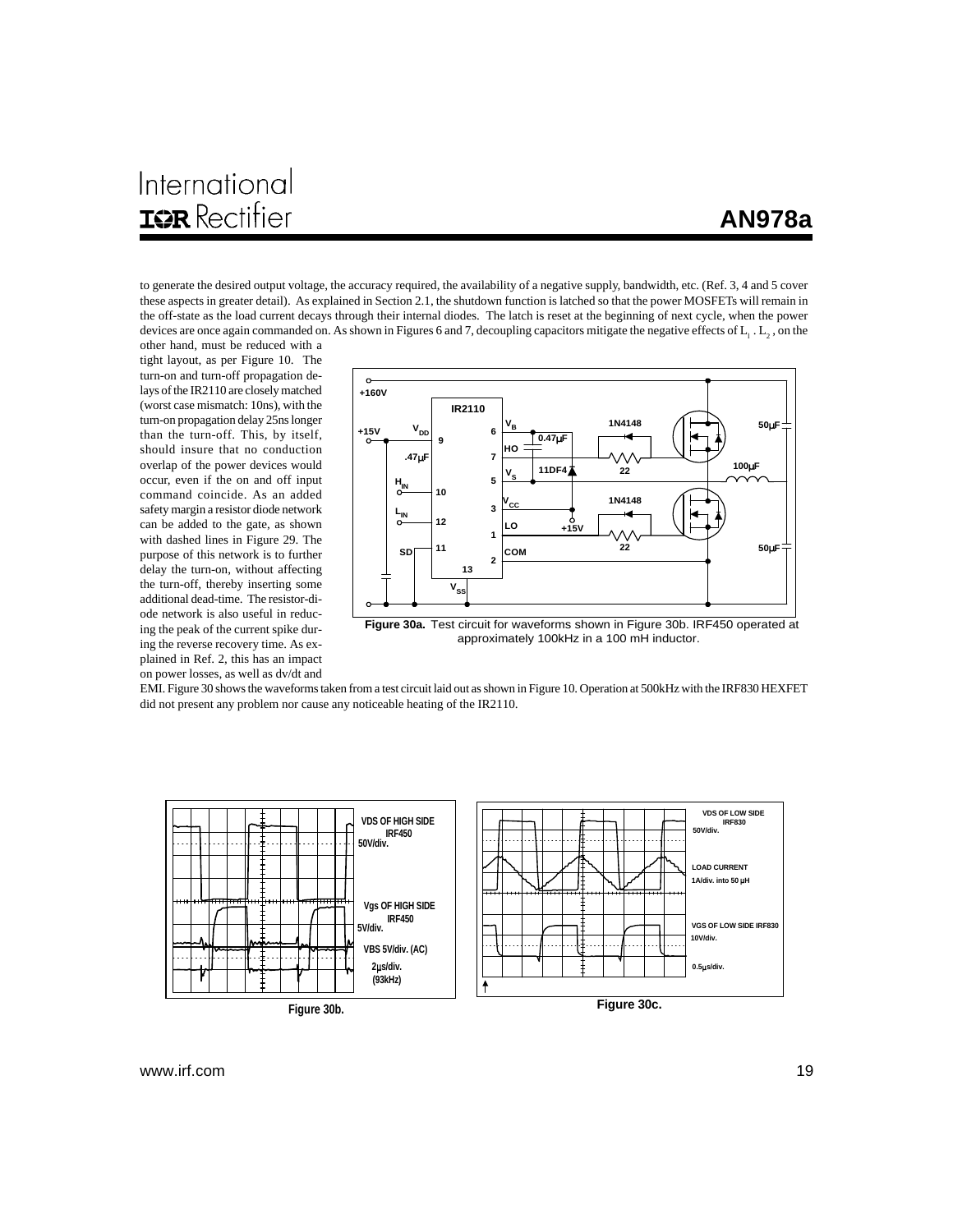## *13. BRUSHLESS AND INDUCTION MOTOR DRIVES*

The implementation of a three-phase bridge for motor drives requires a more careful attention to the layout due to the large di/dt components in the waveforms. In particular, the driver furthest away from the common grounding point will experience the largest voltage differential between COM and the ground reference (Ref. 1).



**Figure 31.** Three-Phase Inverter using three IR2110 devices to drive six IGBTs

In the case of the three-phase drivers, like the IR213x, the guidelines of Sections 5 and 6 should be complemented with the following: Three separate connections should go from the COM pin of the MGD to the three low-side devices. Furthermore, there are several operating conditions that require close scrutiny as potential problem areas.

One such condition could occur when a brushless dc motor is operated with locked rotor for an indefinite period of time with one leg of the bridge being off.

In this condition the bootstrap capacitor could eventually discharge, depending on the voltage seen by  $V_s$  during this period of time. As a result the top power device would shut off and would not go on when commanded to do so. In most cases this would not be a cause for malfunction, since the lower device would be commanded on next and the bootstrap capacitor would be charged and ready for next cycle. In general, if the design cannot tolerate this type of operation, it can be avoided in one of four ways:

- a. a charge pump could be implemented, as described in Section 8;
- b. the control could be arranged to have a very short "normal" duty cycle with a minimum pulse width of a couple of microseconds;
- c. if a pole can be inactive for a limited and known period of time, the bootstrap capacitor could be sized to hold up the charge for that time.
- d. Isolated supplies could be provided for the high-side, in addition to the bootstrap capacitor.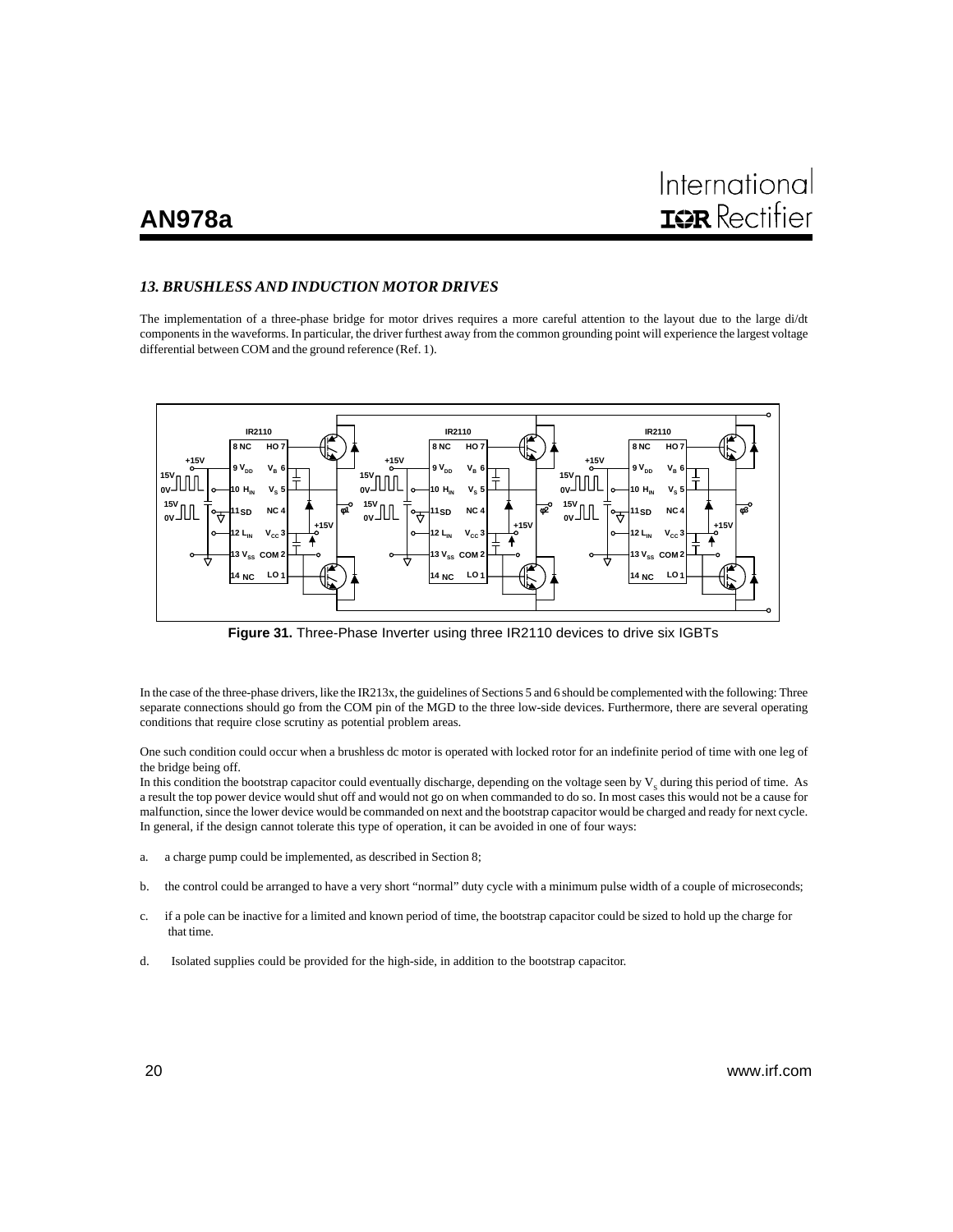# International **IOR** Rectifier

If the bridge is part of an induction motor drive that use a PWM technique to synthesize a sine wave, each pole goes through prolonged periods of time with zero or very low duty cycle at low frequency. The bootstrap capacitor should be sized to hold enough charge to go through these periods of time without refreshing. In circuits like the one shown in Figure 31, galvanic isolation between the high voltage supply and the logic circuitry is frequently mandated by safety considerations or desirable as a form of damage containment in case of inverter failure.

Optoisolators or pulse transformers are frequently used to perform this function. For drives up to 5 kW, the circuit shown in INT-985 is probably the simplest and most cost-effective way of providing isolation. The use of an MGD shields the optoisolator from the highvoltage dv/dt and reduces their cost while providing a high performance gate drive capability.

## *14. PUSH-PULL*

High-voltage MGDs can still make a very useful contribution in applications that do not capitalize on their key feature, the high voltage level shifting and floating gate drive.

Convenience, noise resilience between  $V_{\rm ss}$  and COM and high speed drive capability are appealing features in most power conditioning applications. They can perform the interface and gate drive function with the simple addition of the decoupling capacitors, as shown in Figure 32.





#### *15. HIGH-SIDE P-CHANNEL*

MGDs can also drive a P-Channel device as a high side switch, provided that a negative supply referenced to the positive rail is available, as shown in Figure 33. When operated in this mode, the  $H_{1N}$  input becomes active low, i.e. a logic 0 at the input turns on the PChannel MOSFET. Whenever  $V_s$  (or  $V_B$ ) are at fixed potential with respect to ground, the power losses mentioned in Section 4.2.d.2 would be zero.



**Figure 33.** IR2110 driving a high side P-Channel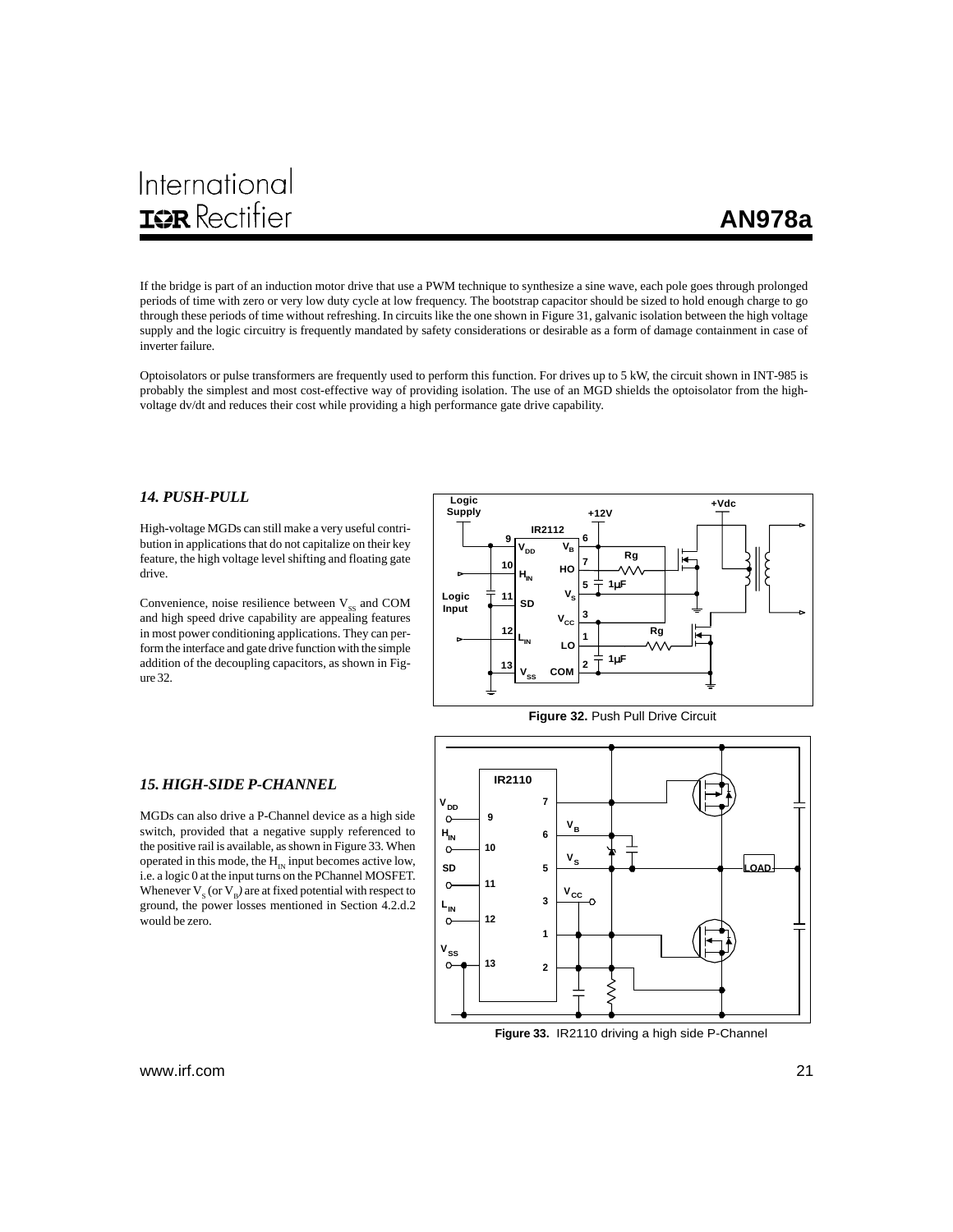# International **IGR** Rectifier

## *16. THYRISTOR GATE DRIVE*

The circuit shown in Figure 34 can provide isolated gate drive to a thyristor, with status feedback. The 2:1 ratio in the gate drive transformer doubles the current available to the gate from what is delivered by the MGD.



**Figure 34.** Isolated SCR Gate Drive Circuit

## *17. TROUBLESHOOTING GUIDELINES*

To analyze the waveforms of the floating channel of the IR2110 a differential input oscilloscope is required. It is assumed that any voltage differential not referenced to ground is measured in this way.

It is also assumed that obvious checks have been made, for example:

- · Pins are correctly connected and power supplies are decoupled.
- The bootstrap charging diode is ultra-fast, rated for the rail voltage.
- · The shutdown pin is disabled.
- · Logic inputs do not cause simultaneous conduction of devices, unless the topology requires it.

| <b>SYMPTOM</b>                          | <b>POSSIBLE CAUSE</b>                                                                                                                                                                                                                                                                                                                                        |  |  |
|-----------------------------------------|--------------------------------------------------------------------------------------------------------------------------------------------------------------------------------------------------------------------------------------------------------------------------------------------------------------------------------------------------------------|--|--|
| No gate drive pulses                    | Verify that Vcc is above the UV lockout value                                                                                                                                                                                                                                                                                                                |  |  |
| Gate drive pulses on lower channel only | Measure voltage across bootstrap capacitor; it should be above the lockout level. If it is<br>not, check why capacitor doesn't get charged. Insure that capacitor is charged at turn-on                                                                                                                                                                      |  |  |
| Erratic operation of top channel        | Verify that VS doesn't go below COM by more than 5-10V.<br>Verify that high side channel does not go in UV lockout.<br>Verify that dv/dt on VS with respect to COM does not exceed 50V/ns. If so, switching<br>may need slowing down.<br>Verify that logic inputs are noise-free with respect to VSS<br>Verify that input logic signals are longer than 50ns |  |  |
| Excessive ringing on gate drive signal  | Reduce inductance of gate drive loop. Use twisted wires, shorten length. If reduction of<br>loop inductance does not bring ringing to acceptable level, add gate resistors.                                                                                                                                                                                  |  |  |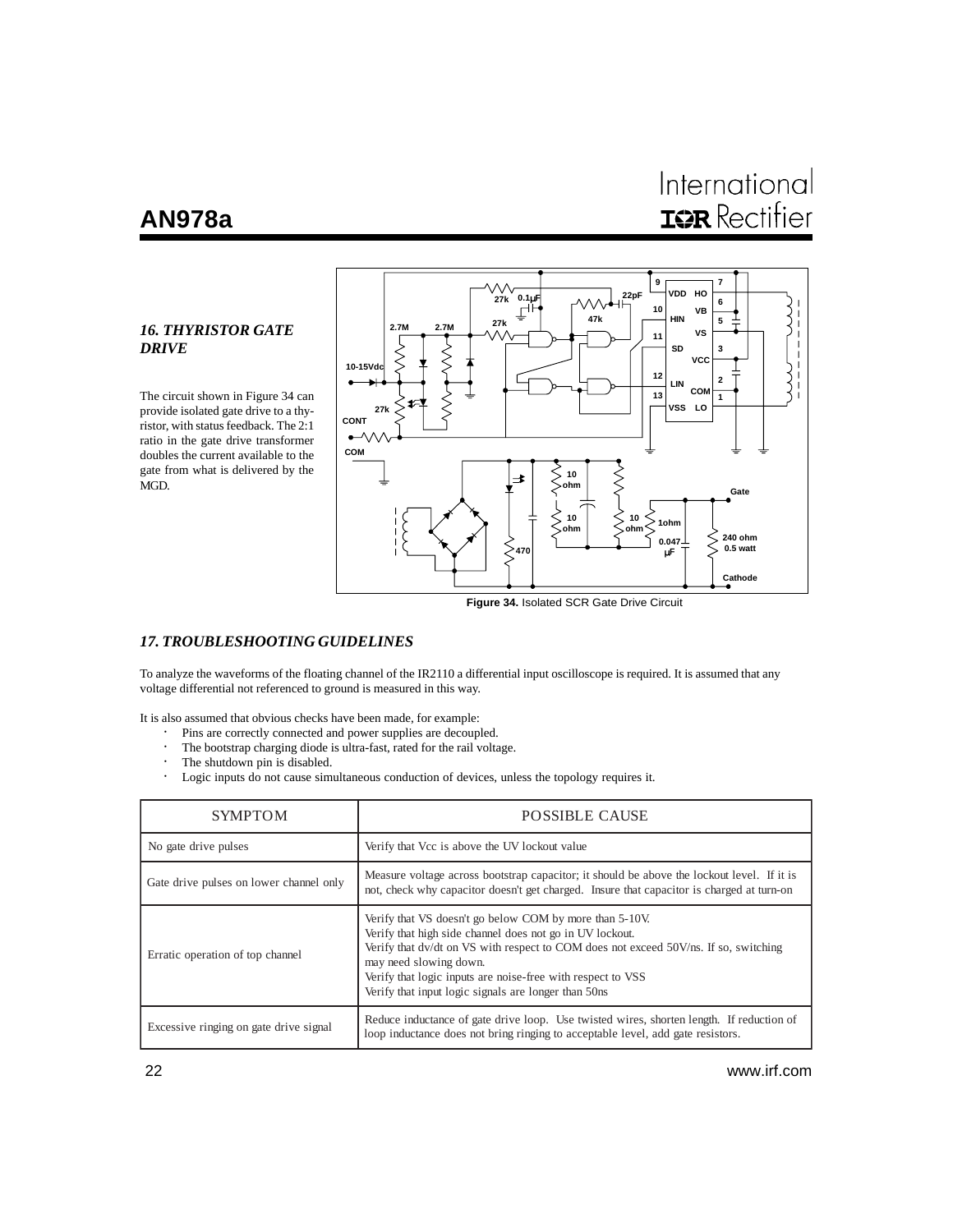# International<br>**IGR** Rectifier

## **AN978a**

| <b>TABLE 1</b>                                        |                                                                                                                                                    |                                                                                                                                                                                                                                                                                                                                                                                                                                                                               |  |  |  |
|-------------------------------------------------------|----------------------------------------------------------------------------------------------------------------------------------------------------|-------------------------------------------------------------------------------------------------------------------------------------------------------------------------------------------------------------------------------------------------------------------------------------------------------------------------------------------------------------------------------------------------------------------------------------------------------------------------------|--|--|--|
| <b>METHOD</b>                                         | <b>BASIC CIRCUIT</b>                                                                                                                               | <b>KEY FEATURES</b>                                                                                                                                                                                                                                                                                                                                                                                                                                                           |  |  |  |
| <b>FLOATING</b><br><b>GATE DRIVE</b><br><b>SUPPLY</b> | <b>FLOATING</b><br><b>GATE</b><br><b>SUPPLY</b><br>DRIVE<br>LOAD<br><b>LEVEL SHIFTER</b><br>OR<br>OR<br>LOW SIDE<br>OPTO ISOLATOR<br><b>DEVICE</b> | Full gate control for indefinite periods of time.<br>Cost impact of isolated supply is significant<br>(one required for each high side MOSFET).<br>Level shifting a ground referenced signal can be tricky: Level shifter must sustain<br>full voltage, switch fast with minimal propagation delays and low power<br>consumption.<br>Opto isolators tend to be relatively expensive, limited in bandwidth and noise<br>sensitive.                                             |  |  |  |
| <b>PULSE</b><br><b>TRANSFORMER</b>                    | }∥{<br>LOAD<br>OR<br>LOW SIDE<br><b>DEVICE</b>                                                                                                     | Simple and cost effective but limited in many respects.<br>Operation over wide duty cycles requires complex techniques.<br>Transformer size increases significantly as frequency decreases.<br>Significant parasitics create less than ideal operation with fast switching<br>waveforms.                                                                                                                                                                                      |  |  |  |
| <b>CHARGE</b><br>PI IMP                               | LOAD<br>OR<br><b>OSCILLATOR</b><br>LOW SIDE<br><b>DEVICE</b>                                                                                       | Can be used to generate an "over-rail" voltage controlled by a level shifter or to<br>"pump" the gate when MOSFET is turned on.<br>In the first case the problems of a level shifter have to be tackled.<br>In the second case turn on times tend to be too long for switching applications.<br>In either case, gate canb e kept on for an indefinite period of time.<br>Inefficiencies in the voltage multiplication circuit may require more than two<br>stages of pumping. |  |  |  |
| <b>BOOTSTRAP</b>                                      | GATE<br>DRIVE<br>LOAD<br>LEVEL<br>OR<br>LOW SIDE<br><b>SHIFTER</b><br><b>DEVICE</b>                                                                | Simple and inexpensive with some of the limitations of the pulse transformer:<br>duty cycle and on-time are both constrained by the need to refresh the bootstrap<br>capacitor.<br>If the capacitor is charged from a high voltage rail, power dissipation can be<br>significant.<br>Requires level shifter, with its associated difficulties.                                                                                                                                |  |  |  |
| <b>CARRIER</b><br><b>DRIVE</b>                        | LOAD<br><b>STOP</b><br>OR<br><b>LOW SIDE</b><br><b>OSCILLATOR</b><br><b>DEVICE</b>                                                                 | Gives full gate control for an indefinite period of time but is somewhat limited in<br>switching performance. This can be improved with added complexity.                                                                                                                                                                                                                                                                                                                     |  |  |  |